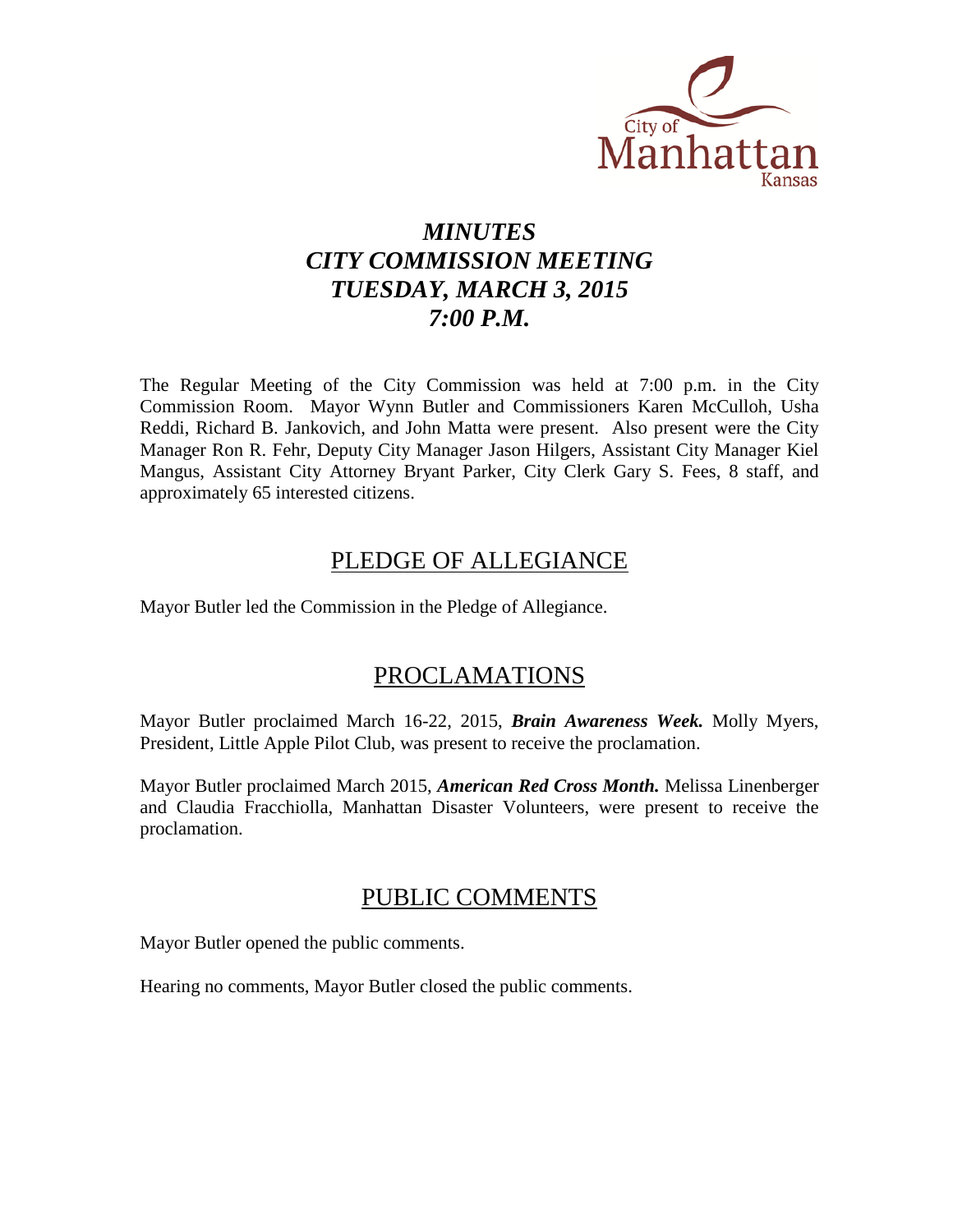**Minutes** City Commission Meeting March 3, 2015 Page 2

# COMMISSIONER COMMENTS

Commissioner Matta congratulated all the participants and youth scholarship winners competing in the Flint Hills Tea Party Educational Fund YES for Liberty Scholarship Bee. He stated that Chandler Huddleston from Rolla High School received first place. The second place winner was Laura Nicolae of Washburn Rural High School and the third place winner was Sean Grossnickle of Gardner Edgerton High School.

Commissioner Reddi announced that the Manhattan Public Library had a great book sale on Saturday, February 28, 2015, and thanked everyone that participated. She stated that voter registration continues through March 17, 2015, and that advanced voting begins March 18, 2015. She also informed the community that the Manhattan Chamber of Commerce will be hosting a candidate forum for the City Commission and USD 383 School Board candidates on Saturday, March 7, 2015, at 7:30 a.m., at the Sunset Zoo Nature Exploration Center. Finally, she encouraged those participating in Fake Patty's Day on Saturday, March 7, 2015, to enjoy Manhattan and to be responsible, obey the laws, and be safe.

Commissioner McCulloh encouraged those participating in Fake Patty's Day to be mindful of the surrounding neighborhoods and residents living near Aggieville. She also asked that those enjoying the event to be safe.

Mayor Butler expressed his appreciation to those individuals and agencies working to make Fake Patty's Day a safe and fun event. He highlighted the Snow Partners program and recent snow removal efforts by the City's Public Works Department.

Kiel Mangus, Assistant City Manager, provided additional information on the new City's Snow Partners volunteer program that provides assistance with snow removal to those needing help in Manhattan. He stated that additional information about the program and for volunteers to sign up can be found on the City's website at [www.cityofmhk.com/snowpartners.](http://www.cityofmhk.com/snowpartners)

# CONSENT AGENDA

(\* denotes those items discussed)

# **MINUTES**

The Commission approved the minutes of the Regular City Commission Meeting held Tuesday, February 17, 2015.

# **CLAIMS REGISTER NOS. 2784 AND 2785**

The Commission approved Claims Register Nos. 2784 and 2785 authorizing and approving the payment of claims from February 11, 2015, to February 24, 2015, in the amount of \$380,127.04 and \$1,645,613.70, respectively.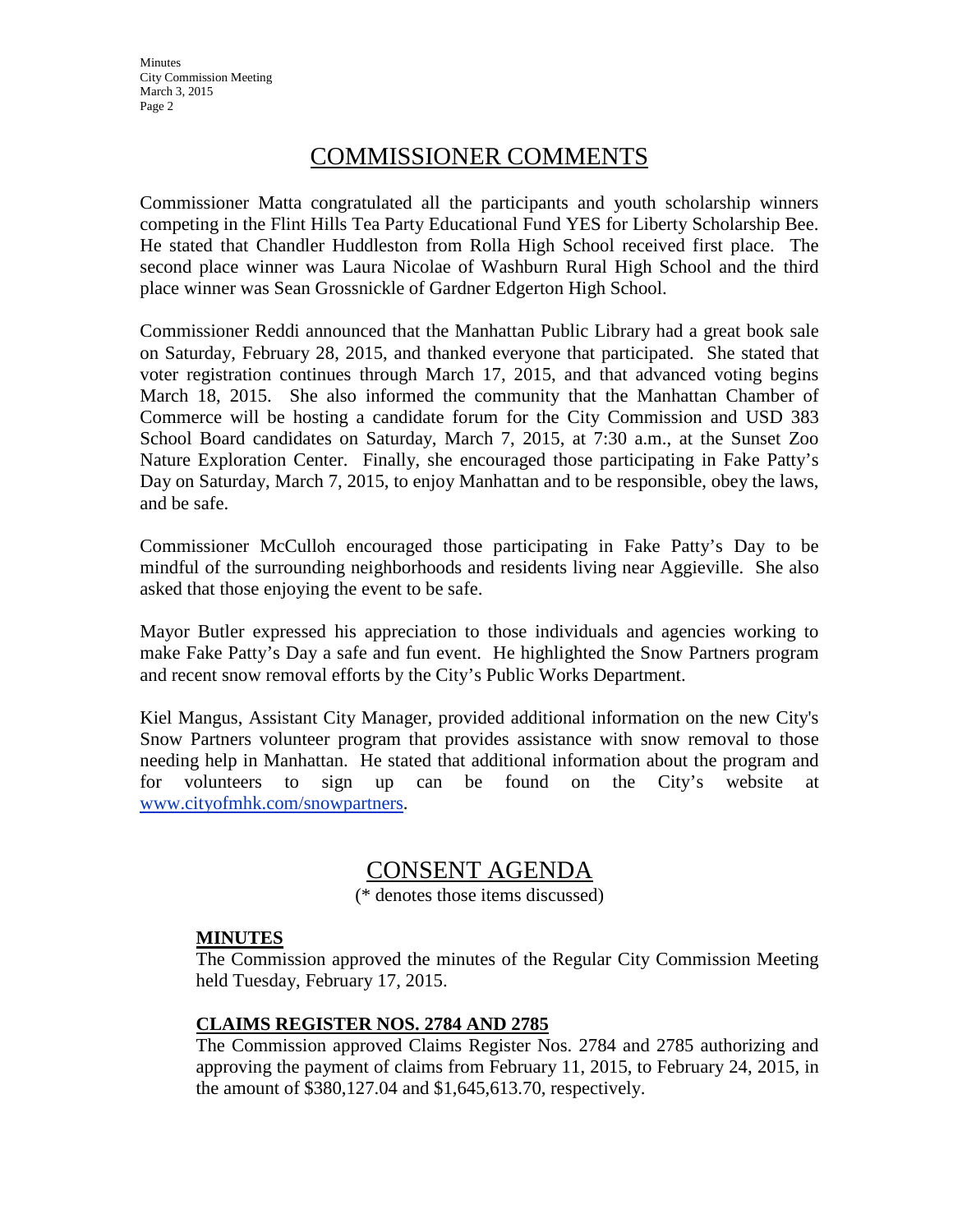# CONSENT AGENDA *(CONTINUED)*

# **LICENSE**

The Commission approved an annual Cereal Malt Beverages On-Premises License for JP's Sports Grill, Building 5 – Jardine Terrace.

### **ORDINANCE NO. 7126 – AMEND FINAL DEVELOPMENT PLAN – BLUEMONT/NORTH MANHATTAN HOTEL PUD**

The Commission approved Ordinance No. 7126 amending Ordinance No. 6972 and the Final Development Plan of the Bluemont/N. Manhattan Hotel Commercial PUD, located at 1212 Bluemont Avenue, as proposed, based on the findings in the Staff Report *(See Attachment No. 1)*, with the five conditions of approval.

### **ORDINANCE NO. 7127 – ANNEX – BALTUSROL ADDITION**

The Commission approved Ordinance No. 7127 annexing the proposed Baltusrol Addition, an approximate 10-acre tract of land generally located 1,500 feet north of Grand Mere Parkway and Colbert Hills Drive, on the west side of the future extension of Grand Mere Parkway, based on conformance with the Manhattan Urban Area Comprehensive Plan, the Growth Vision, and the Capital Improvements Program.

### **ORDINANCE NO. 7128 – REZONE – BALTUSROL ADDITION**

The Commission approved Ordinance No. 7128 rezoning the proposed Baltusrol Addition, from County R-PUD, Residential Planned Unit Development District, to R-1, Single-Family Residential District, based on the findings in the Staff Report *(See Attachment No. 2)* and the recommendation of the Planning Board.

### **FIRST READING – REASSESS SPECIAL ASSESSMENTS – GRAND OLD CHICAGO ADDITION**

The Commission approved first reading of A Home Rule Ordinance of the City of Manhattan, Kansas authorizing the reassessment and/or re-levy of certain special assessments applicable to the Grand Old Chicago Addition located in the city and amending and supplementing Ordinance No. 6686 of the City.

# **PUBLIC HEARING – VACATE UTILITY EASEMENT – 1718 THOMAS CIRCLE**

Mayor Butler opened the public comments.

Hearing no comments, Mayor Butler closed the public comments.

# **FIRST READING – VACATE UTILITY EASEMENT – 1718 THOMAS CIRCLE**

The Commission approved first reading of an ordinance vacating a utility easement at 1718 Thomas Circle, Lot R-4, Ball Addition, Unit One.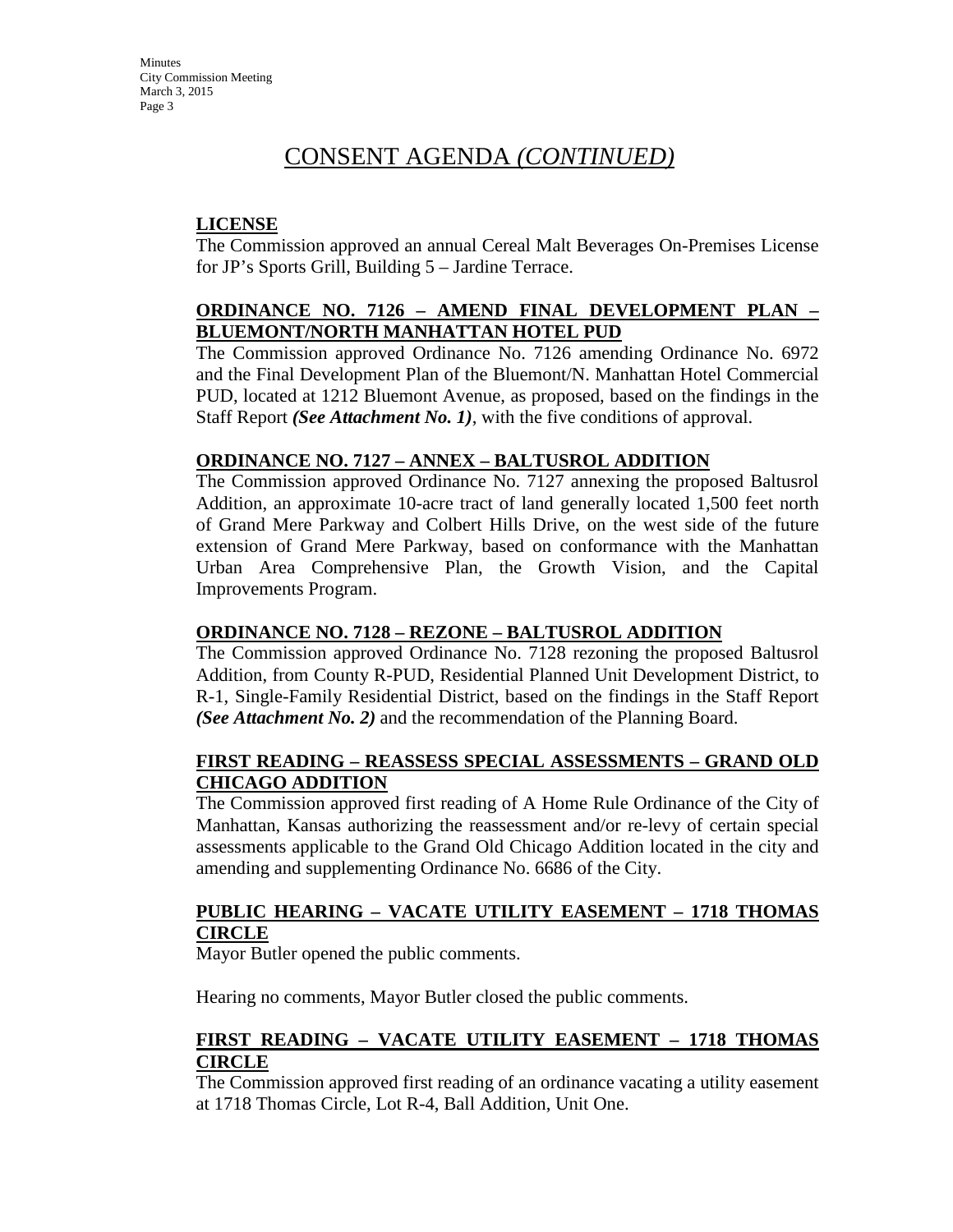# CONSENT AGENDA *(CONTINUED)*

# **AWARD CONTRACT – CDBG FLINT HILLS BREADBASKET IMPROVEMENTS (CD1415)**

The Commission accepted the Architect's Opinion of Probable Cost in the amount of \$90,000.00, and awarded and authorized the Mayor and City Clerk to execute a construction contract in the amount of \$63,353.00 to Ron Fowles Construction, Inc., of Manhattan, Kansas, for the base bid in the amount of \$57,400.00, Alternate No. 2 in the amount of \$753.00 for the removal of deteriorated duct work, and Alternate No. 3 in the amount of \$5,200.00 for floor tile and base installation for the CDBG Flint Hills Breadbasket Improvements (CD1415).

### **CONTRACT AMENDMENT NO. 1 – CONSTRUCTION ADMINSTRATION SERVICES - CDBG FLINT HILLS BREADBASKET IMPROVEMENTS (CD1415)**

The Commission authorized the City Manager and City Clerk to execute Contract Amendment No. 1 extending the Architect's Contract with Bruce McMillan Architects, of Manhattan, Kansas, to include construction administration services in an amount not to exceed \$5,000.00 for the CDBG Flint Hills Breadbasket Improvements Project (CD1415).

# **ACCEPT – 2015 FEDERAL FUNDS EXCHANGE**

The Commission authorized City Administration to accept the Federal Funds exchange in the amount of \$608,588.72 for future transportation projects.

# **CONTRACT – ANIMAL SHELTER SERVICES – CITY OF WESTMORELAND**

The Commission authorized the Mayor and City Clerk to execute a contract with the City of Westmoreland to allow the City of Westmoreland to deliver dogs and cats from its jurisdiction to the T. Russell Reitz Animal Shelter for acceptance and disposition by the Shelter and to empower the City of Manhattan to accept and dispose of animals delivered to the Shelter by the City of Westmoreland.

### **AIRPORT LEASE AGREEMENT – HEARTLAND AVIATION**

The Commission authorized the Mayor and City Clerk to execute an Airport Lease Agreement with Heartland Aviation, Inc., at the Manhattan Regional Airport.

# **EMPLOYMENT AGREEMENT – CITY MANAGER RONALD R. FEHR**

The Commission authorized the Mayor and City Clerk to execute a modified Employment Agreement between the City of Manhattan and City Manager Ronald R. Fehr, retroactive to the first pay period of 2015.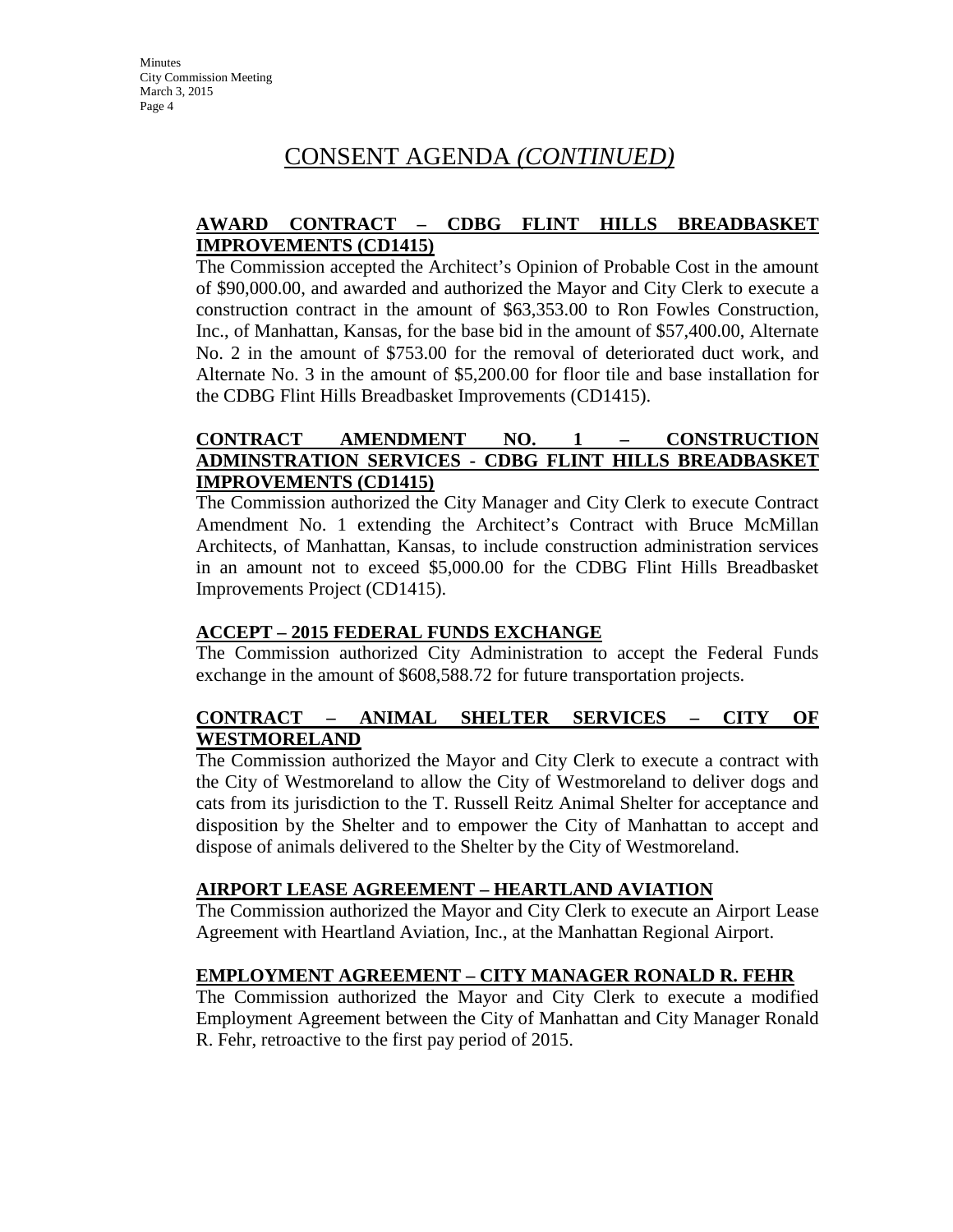# CONSENT AGENDA *(CONTINUED)*

### **BOARD APPOINTMENTS**

The Commission approved appointments by Mayor Butler to various boards and committees of the City.

### *Arts and Humanities Advisory Board*

Re-appointment of Shelly Richardson, 1719 Leavenworth Street, to a threeyear term. Ms. Richardson's term will begin April 1, 2015, and will expire March 31, 2018.

### *Cemetery Board*

Appointment of Gil Cloud, 3004 Tonga Street, to fill the unexpired term of Larry Fry. Mr. Cloud's term begins immediately, and will expire December 31, 2015.

### *Housing Authority Board of Commissioners*

Re-appointment of Ida Jane Leupold, 301 Brookvalley Drive, to a four-year Resident term. Ms. Leupold's term will begin March 4, 2015, and will expire March 3, 2019.

Commissioner Jankovich moved to approve the consent agenda. Commissioner McCulloh seconded the motion. On a roll call vote, motion carried 5-0.

# GENERAL AGENDA

### **AGREEMENT - FLINT HILLS DISCOVERY CENTER NAMING OPPORTUNITY**

Fred Goss, Flint Hills Discovery Center Director, introduced the item.

Bruce Snead, President, Flint Hills Discovery Center Foundation, recognized the Flint Hills Discovery Foundation Board members and Advisory Board members present. He provided background information on establishing the Foundation for the Flint Hills Discovery Center and key financing components for the Discovery Center. He read a brief quote from Trip Advisor citing a recent visitors' experience at the Discovery Center, expressed his appreciation to the anonymous donors, and requested approval from the Commission to support the naming opportunity request.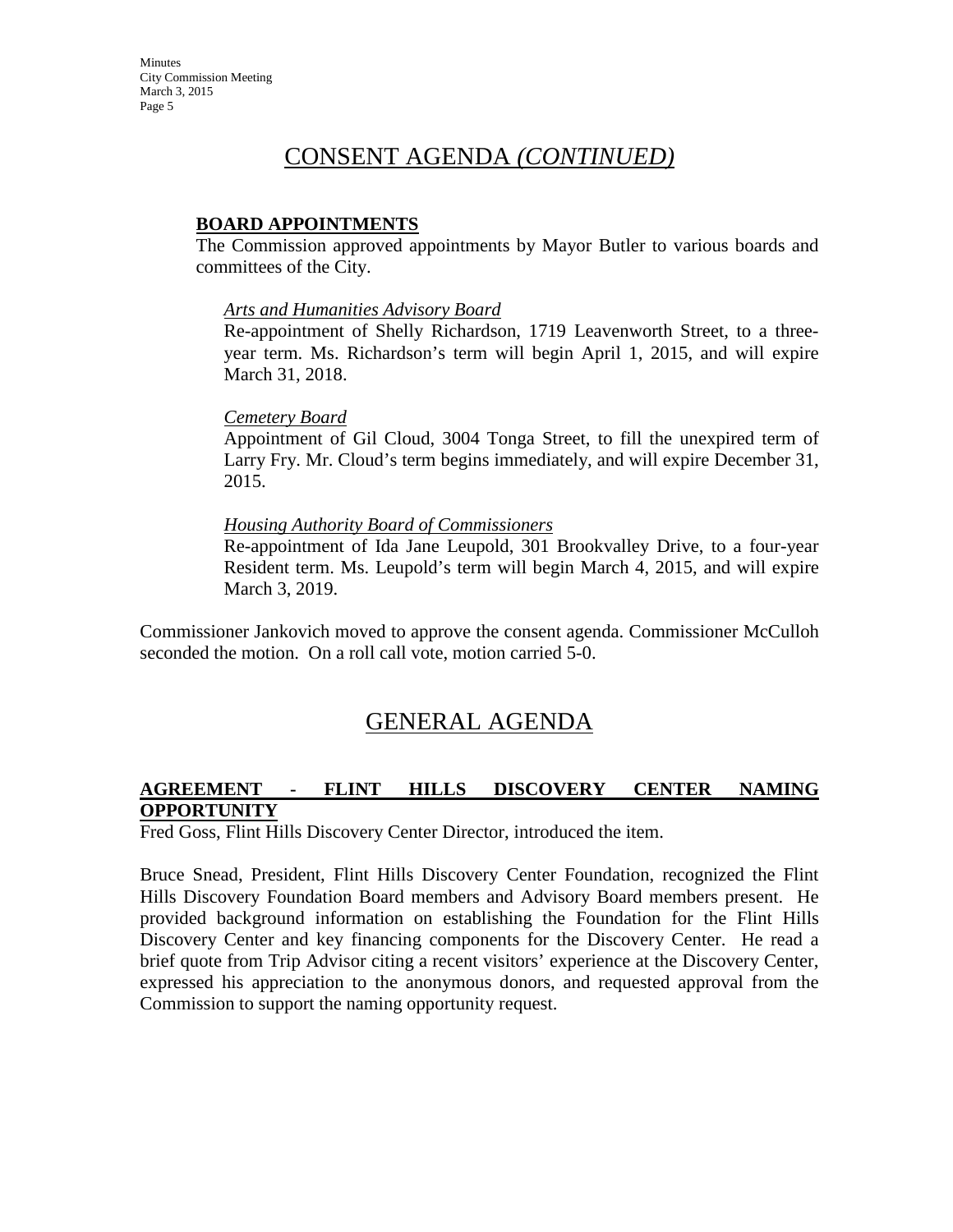### **AGREEMENT - FLINT HILLS DISCOVERY CENTER NAMING OPPORTUNITY** *(CONTINUED)*

After congratulations were expressed from the Commissioners to Bruce Snead and to the members of the Discovery Center Foundation, Bruce Snead, President, Flint Hills Discovery Center Foundation, responded to questions from the Commission. He provided additional information on the naming opportunity gift of \$750,000.00 and payment schedule.

Mayor Butler opened the public comments.

Hearing no comments, Mayor Butler closed the public comments.

After discussion and comments from the Commission, Commissioner McCulloh moved to accept the naming opportunity gift as offered and authorize City Administration to finalize and the Mayor and City Clerk to execute an agreement with the donors for the naming opportunity at the Flint Hills Discovery Center. Commissioner Jankovich seconded the motion. On a roll call vote, motion carried 5-0.

### **REQUEST FOR FUNDING - KANSAS STATE UNIVERSITY GOLF COURSE MANAGEMENT & RESEARCH FOUNDATION – COLBERT HILLS GOLF COURSE**

Jason Hilgers, Deputy City Manager, presented an overview of the item. He highlighted the proposed grant agreement; potential sources of grant funds including the use of the Water Fund, the City/University Fund, and the Bond and Interest Fund; the annual evaluations that would occur; and presented five possible payment scenarios. He then responded to questions from the Commission regarding the proposed Agreement, potential funding sources identified, and the City/University Fund.

Mayor Butler opened the public comments.

Bill Frost, Attorney, representing Colbert Hills, presented additional information on their request for assistance. He stated that one of the justifications presented to the Commission at the January 20, 2015, City Commission Meeting is that Colbert Hills paid for a disproportionate amount of the cost of Grand Mere Parkway. He stated that the golf course was assessed half the cost and the City-At-Large paid for the other half, while the entire Grand Mere Development was not assessed. He provided additional information on the request and expressed his gratitude to the Commission for considering their request and appreciated City staff's efforts to come up with the proposed financing mechanism. He asked the Commission to favorably consider this request.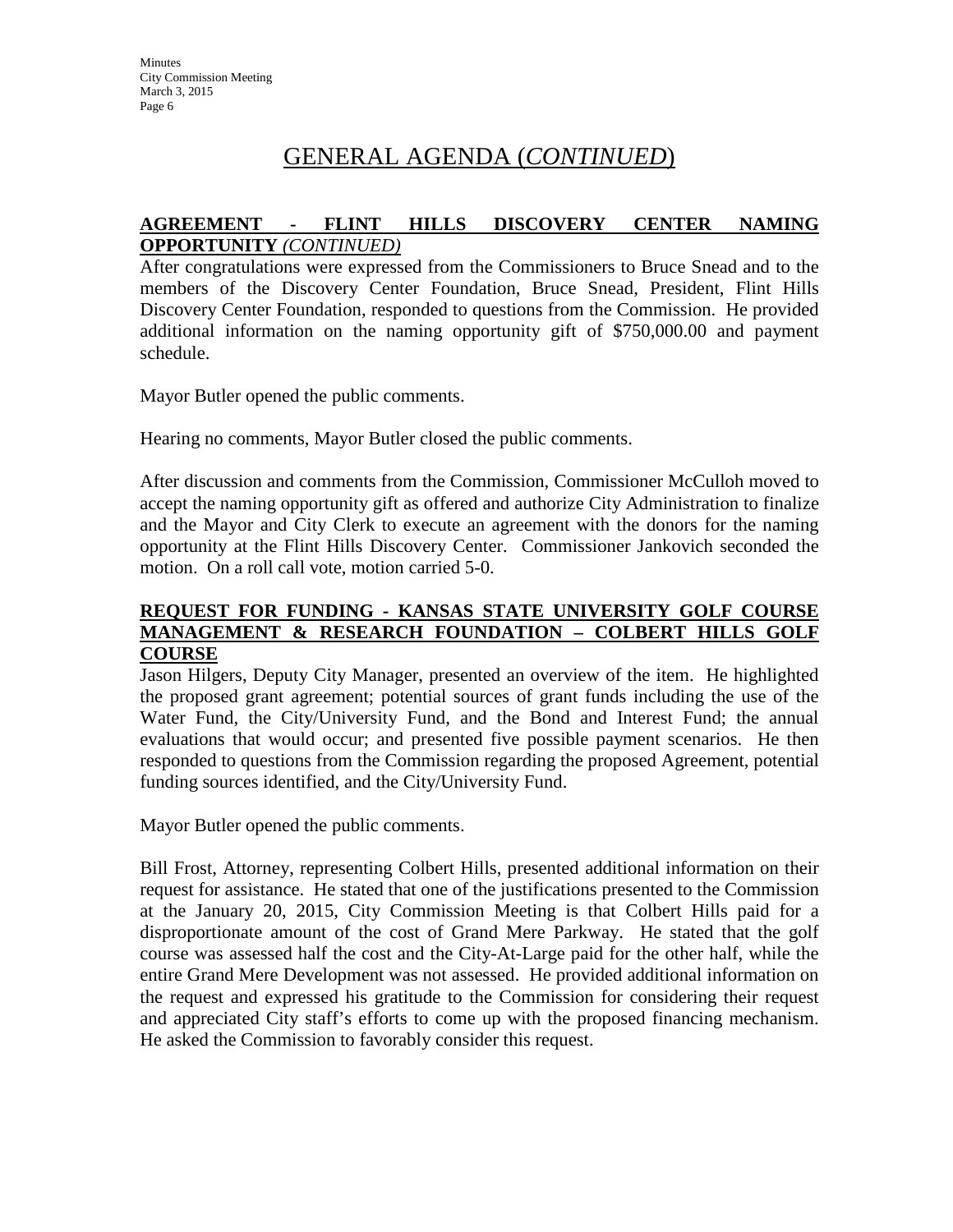### **REQUEST FOR FUNDING - KANSAS STATE UNIVERSITY GOLF COURSE MANAGEMENT & RESEARCH FOUNDATION – COLBERT HILLS GOLF COURSE** *(CONTINUED)*

Richard Hill, 3513 Stagecoach Circle, informed the Commission that ultimately the money is coming directly from the taxpayer to fund this request and stated that he was not in support of the proposal. He provided information on his family business as a landlord and property owner. He stated that the City has not offered him benefits on his past assessments. He also stated that this is a Foundation and is in competition with private businesses.

Hearing no other comments, Mayor Butler closed the public comments.

Ron Fehr, City Manager, responded to questions from the Commission and provided information on the percentage split for Grand Mere Parkway.

Rob Ott, Director of Public Works, provided additional background information on Grand Mere Parkway and percentage splits for this and other special assessments.

Ron Fehr, City Manager, and Jason Hilgers, Deputy City Manager, responded to questions from the Commission regarding the use of water and consideration given to other similar class group of water users.

After discussion and comments from the Commission, Ron Fehr, City Manager, responded to additional questions from the Commission.

Bryant Parker, Assistant City Attorney, provided clarification on the definition of disproportionate regarding the item. He then responded to questions from the Commission.

Ron Fehr, City Manager, responded to additional questions from the Commission regarding the potential use of the Bond and Interest Fund.

After additional comments from the Commission regarding possible funding sources being considered and the request from Colbert Hills, there was a consensus to not use water rates or the Bond and Interest Fund.

After further discussion of the Commission, Commissioner Jankovich moved to approve and authorize the Mayor and City Clerk to execute a Grant Agreement with the Colbert Hills Foundation utilizing only the City/University Funds at a minimum of \$30,000 to be negotiated with the fund managers or between the City and University Fund, whatever that amount is. Commissioner Reddi seconded the motion. On a roll call vote, motion carried 5-0.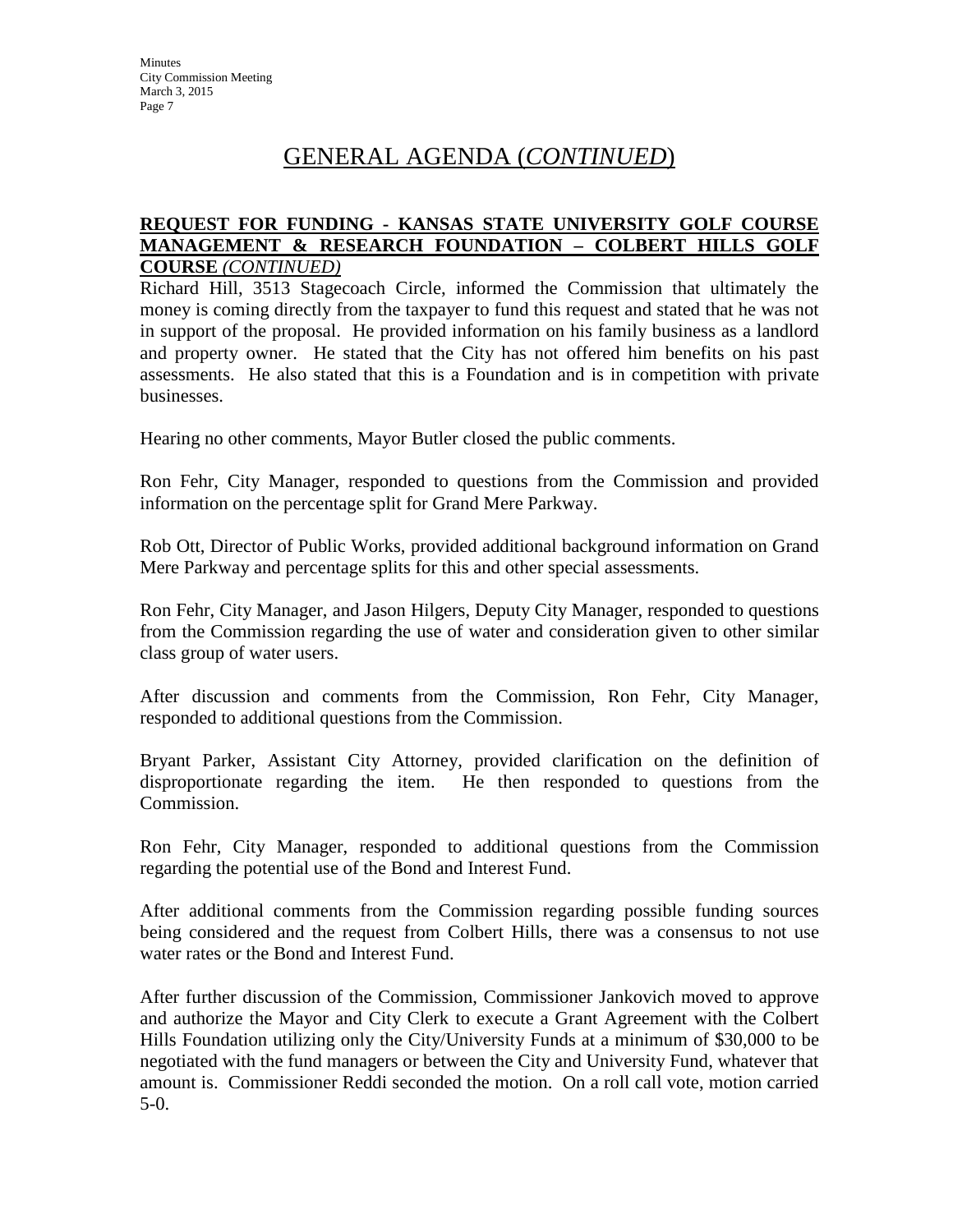### **APPROPRIATION OF REVENUES - QUALITY OF LIFE SALES TAX; AGREEMENT - DESIGN SERVICES - CITY PARK POOL PARKING LOT (CP1501)**

Kiel Mangus, Assistant City Manager, provided background information on the item and on the request for appropriation of revenues from Quality of Life Sales Tax. He also presented an aerial diagram of the City Park Pool area and the proposed parking lot design. He then responded to questions from the Commission regarding the number of parking spaces this would provide and the opportunity to better define parking spaces.

Ron Fehr, City Manager, provided clarification on the original parking lot and on the improvements that were made when the aquatics facility was built. He stated what is being proposed would be a replacement of the current parking area.

Kiel Mangus, Assistant City Manager, provided information on the Quality of Life bond issue and sunset provision options. He also highlighted the financing section in the City Commission Agenda memorandum.

Mayor Butler opened the public comments.

Richard Hill, 3513 Stagecoach Circle, informed the Commission that what is being proposed is proper spending of funds raised. He voiced support to place excess funds received into a sinking fund to be used to maintain the current facilities and equipment.

Hearing no other comments, Mayor Butler closed the public comments.

After additional discussion and comments from the City Commission, Commissioner Jankovich moved to appropriate and approve the expenditure of \$1.25 million of Excess Funds from the Quality of Life Sales Tax for City Park, Northview, and CiCo pool projects; and authorize City Administration to finalize and the Mayor and City Clerk to execute an engineering services design contract in the amount of \$42,323.00 with SMH Consultants, of Manhattan, Kansas, for the City Park Pool Parking Lot Improvements Project, Phase I (CP1501). Commissioner Reddi seconded the motion. On a roll call vote, motion carried 5-0.

### **DISCUSSION - DISPOSITION AND REQUIREMENTS OF NONCONFORMING SIGNS**

Karen Davis, Director of Community Development, introduced the item.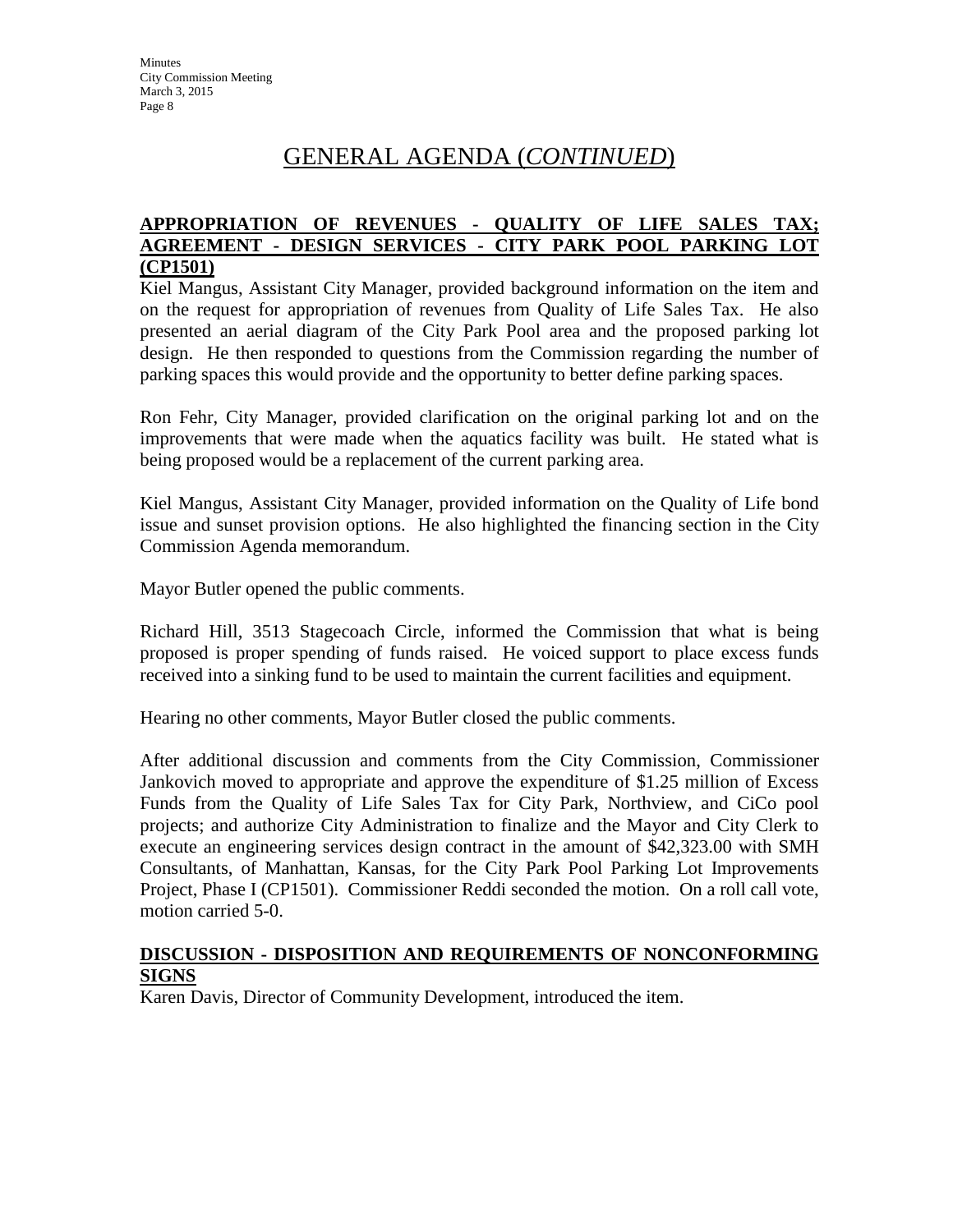### **DISCUSSION - DISPOSITION AND REQUIREMENTS OF NONCONFORMING SIGNS** *(CONTINUED)*

Chad Bunger, Senior Planner, presented background information on the item and amortization provisions in the Sign Regulations. He highlighted the sign permit research that was conducted by City Administration; discussed projecting signs in the C-3, Aggieville Business District, and the C-4, Central Business District; talked about wall signs on single-family and duplex rental units; discussed separation distance for off-site advertising signs (billboards); discussed blinking, flashing, or traveling lights on signs; and discussed the new Sign Regulations amortization requirement to bring nonconforming signs into compliance within five years.

Eric Cattell, Assistant Director for Planning, highlighted alternatives and options for the Commission to address nonconforming signage. The options presented included 1) maintaining the existing five year amortization provision; 2) amending Article VI to establish a process with the Board of Zoning Appeals; 3) amending or repealing specific sections of Article VI that create the nonconforming signs; and 4) repealing the five year amortization provisions for nonconforming signs. He then responded to questions from the Commission and provided clarification on the five year amortization provisions.

Chad Bunger, Senior Planner, and Eric Cattell, Assistant Director for Planning, provided additional information on the amortization provision.

Eric Cattell, Assistant Director for Planning, responded to questions from the Commission regarding removing the amortization provision except for neighborhood residential districts. He also discussed the current zoning regulations for nonconformities and explained the conditional use process.

Bryant Parker, Assistant City Attorney, responded to questions from the Commission regarding low density residential sign regulations. He stated that it would be possible to draft language in an ordinance if the City Commission desires to apply requirements to only residential districts.

After discussion and comments from the Commission, there was general support from the Commission to repeal the five year amortization and go back to the previous policy and apply the former process allowing legally nonconforming signs to remain indefinitely in a grandfathered status, providing that the sign is not substantially altered or damaged.

Eric Cattell, Assistant Director for Planning, provided clarification on proposed amendments to Article VI and the desire of the Commission to leave the five year provisions in low density residential districts of the community.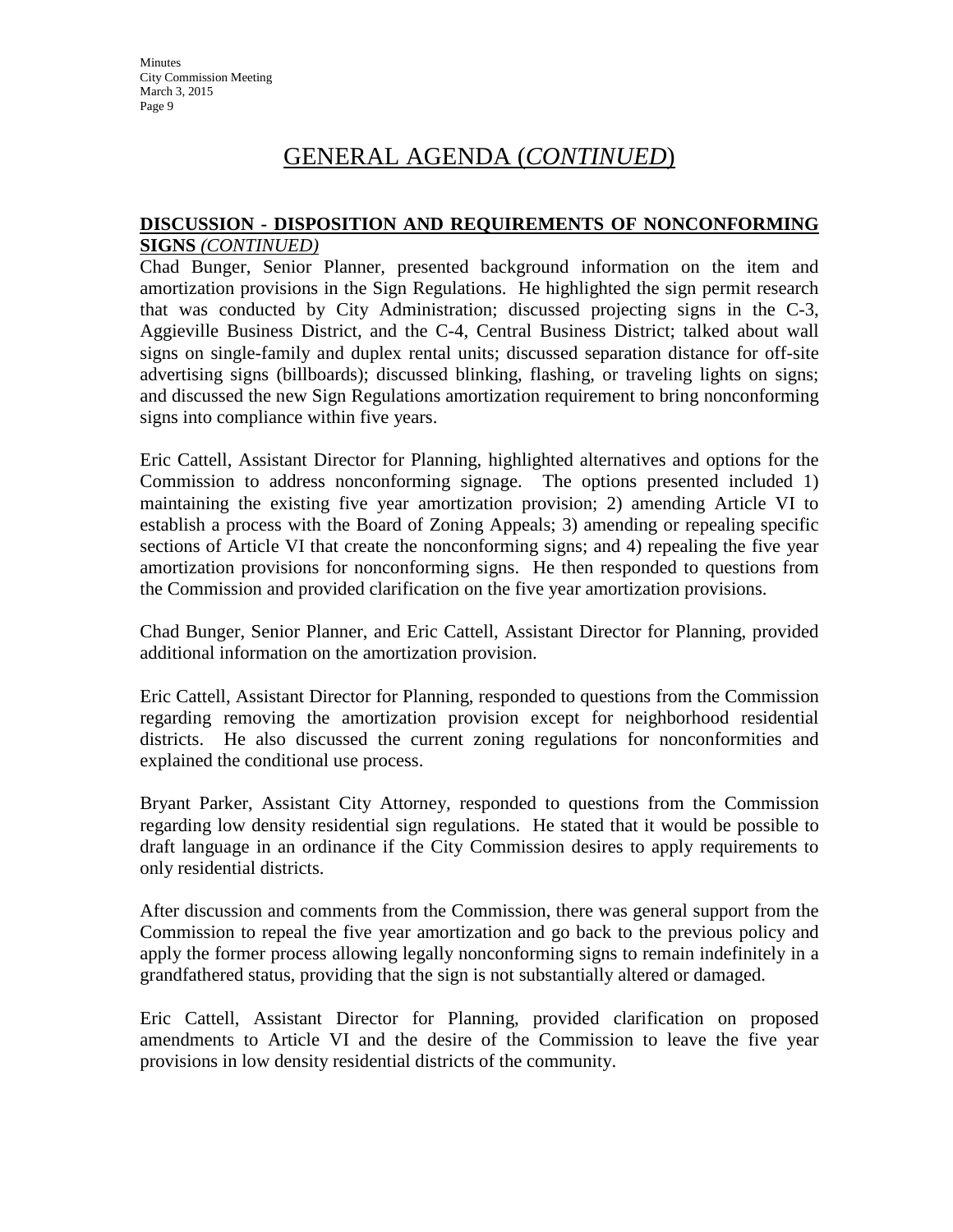### **DISCUSSION - DISPOSITION AND REQUIREMENTS OF NONCONFORMING SIGNS** *(CONTINUED)*

Bryant Parker, Assistant City Attorney, responded to questions from the Commission. He outlined the process required to bring the item back to the Commission and the desire to bring back one ordinance for the Commission to consider.

Chad Bunger, Senior Planner, informed the Commission of concerns expressed from business owners regarding signage and receiving questions if their signs are nonconforming or not. He provided clarification on the districts and previous signage permitted by the City of Manhattan.

Mayor Butler opened the public comments.

Lyle Butler, President, Manhattan Area Chamber of Commerce, informed the City Commission that the five year amortization was the big concern expressed by business owners. He stated that Chad Bunger and Eric Cattell presented to the Chamber and to business groups, but failed to focus on the five year amortization. He voiced his appreciation to the City Staff for their work and to the City Commission on their support of the business community to address and repeal the five year amortization.

Gina Scroggs, Executive Director, Downtown Manhattan Inc., voiced her appreciation to modernize and streamline the application and permitting process. She stated that the City needs to repeal the five year amortization and continue to allow the signs Downtown that have been there for decades.

Layton Thomas, Thomas Outdoor Advertising, provided a handout to the Commission with business signs that would potentially be impacted and concerns that he has received from business owners regarding the five year amortization. He informed the Commission that this proposal is going back on something that has already been given. He stated that if the sign was allowed in its infancy, it should be able to remain in the future. He requested that this provision be repealed across the board.

Jeff Levin, Co-owner, Varney's, and owner of a car wash, informed the Commission that he appreciates the Commissioners work and provided information on the Varney's sign in Aggieville. He stated that a lot of local business owners have made significant investments in their business signs and are very nervous.

Bart Thomas, Thomas Signs, provided background information on his billboards meeting current codes and discussed the investment that his company has made in Manhattan. He informed the Commission that the city is being promoted on seven billboards throughout the state to draw people to Manhattan.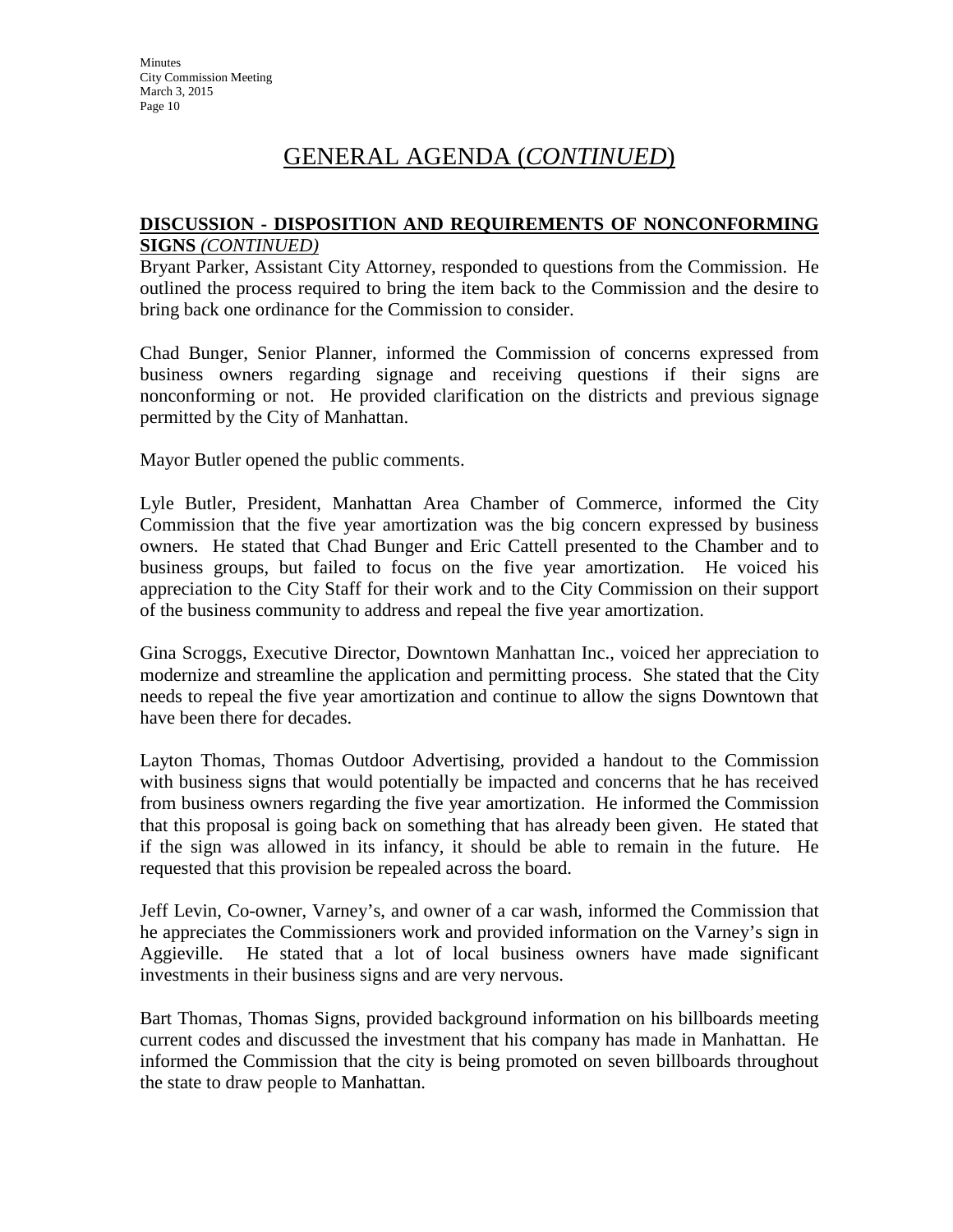Minutes City Commission Meeting March 3, 2015 Page 11

# **GENERAL AGENDA (CONTINUED)**

#### DISCUSSION - DISPOSITION AND REQUIREMENTS OF NONCONFORMING **SIGNS (CONTINUED)**

Richard Hill, 3513 Stagecoach Circle, informed the Commission that his business relies on having yard signs to rent their duplex complexes in Manhattan. He stated that when their property is rented, the yard sign comes down. He also said that signs posted to the side of rental properties are not needed and did not understand why they are allowed.

Mary Jo Shaney, White Goss Attorneys At Law, 4510 Belleview, Kansas City, Missouri, representing Thomas Outdoor Advertising, spoke on the legalities of the sign amortization provisions in the City's sign ordinance. She presented legal perspectives on the matter and urged the Commission, on behalf of Thomas Outdoor Advertising, to repeal the amortization provisions in the current ordinance.

Rob Stitt, President, Community First National Bank, provided background information on the two bank facilities and improvements that have been made, specifically, the Seth Child facility. He voiced concerns and opposition to the unintended consequences of the five year amortization provisions for nonconforming signs. He questioned what was going on in local government with these changes to the sign provision laws and the process that has worked for years. Finally, he stated that the regulations of the five year rule is unnecessary, overreaching, punitive to those doing the right thing, and dumb. He asked the Commission to go back to the grandfather status. He also commented that signage has little to do with renting a property, and always is about location and upkeep.

Mayor Butler stated that the Commission has reached a consensus to try and rectify the five year amortization that was previously approved and City staff will bring back the item with options based on statements made by the Commission and the public.

Hearing no other comments, Mayor Butler closed the public comments.

As this was a discussion item only, there was no formal action taken on the item.

#### **ADJOURNMENT**

At 9:40 p.m., the Commission adjourned.

MMC, City Clerk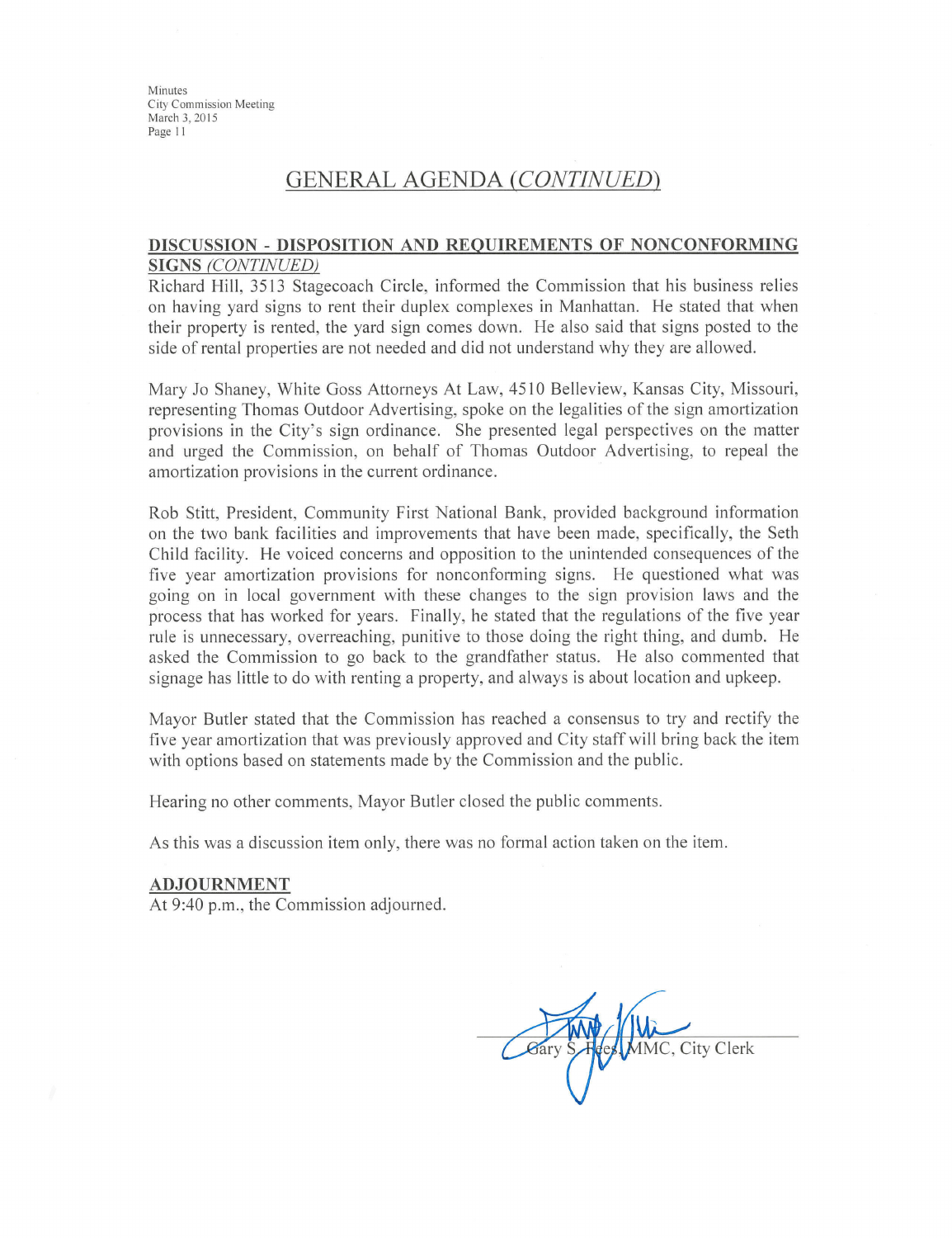**Minutes** City Commission Meeting March 3, 2015 Page 12

*Attachment No. 1*

### **STAFF REPORT**

**AN AMENDMENT OF ORDINANCE NO. 6972 AND THE FINAL DEVELOPMENT PLAN OF THE BLUEMONT & N. MANHATTAN HOTEL PUD; AND APPROVE THE REVISED FINAL DEVELOPMENT PLAN OF CAMPUS BRIDGE LOFTS RESIDENTIAL PUD.**

# **BACKGROUND**

**APPLICANT:** SSC, agent for US Cellular – Justin Anderson

**OWNER:** Excel Group, LLC – Andrew Suber

**ADDRESS:** 1212 Bluemont Avenue (Bluemont/N. Manhattan Hotel); and 820 N. Manhattan Avenue (Campus Bridge Lofts)

**LOCATION:** Lot 1, Bluemont & N. Manhattan Addition and Lots 781 – 784, Ward 3

**AREA:** Bluemont Hotel – 45,161 square feet (1.04 acres) Campus Bridge Lofts – 13,583 square feet (0.52 acres)

### **DATE OF PUBLIC NOTICE PUBLICATION:** December 30, 2014

### **DATE OF PUBLIC HEARING: PLANNING BOARD:** January 22, 2015 **CITY COMMISSION:** February 17, 2015

The applicant has proposed to install telecommunication antennas and accessory equipment on the Bluemont Hotel and locate accessory ground equipment on the Campus Bridge Lofts condominiums to the north of the alley. The proposal requires an amendment to the PUD Ordinance No. 6972 and Final Development Plan for the Bluemont & N. Manhattan Hotel Commercial PUD. The Campus Bridge Lofts PUD ordinance already identifies telecom facilities as a permitted use. The Final Development Plan of this development needs to be amended to accommodate the ground equipment for the proposed telecom facilities.

# **EXISTING PUD**

### **Bluemont and N. Manhattan Hotel PUD – Ordinance No. 6972**

Conditions of Approval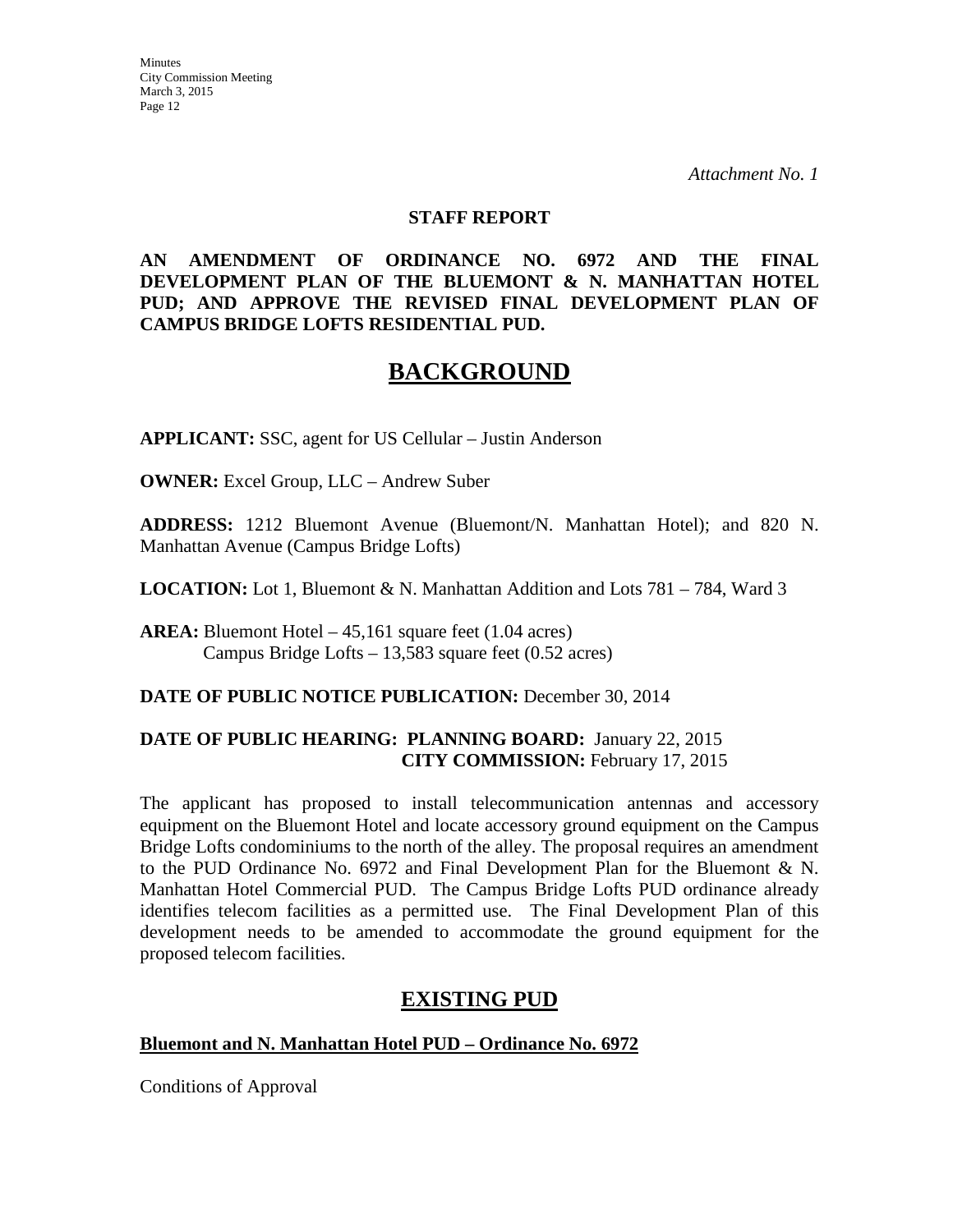- 1. The Permitted Uses shall include all of the Permitted Uses of the C-3, Aggieville Business District, excluding Automobile Service Stations, Bed and Breakfast Homes, Bed and Breakfast Inns, Carpet and Rug Stores, Laundry Establishments, Miniature Golf Courses, Pet Grooming Shops, and Taverns.
- 2. The two (2) separate ground floor commercial spaces, as shown on the first floor plans, and conversion of ground floor space to separate commercial space such as, but not limited to, the model room and model suite, shall not be included within the licensed premises for alcoholic liquor or cereal malt beverage sales.
- 3. Signage shall be limited to signs proposed in the application documents.
- 4. Exempt signage shall include signage described in Article VI, Section 6-104 (A)(1),(2),(4),(5), and (7); and, Section 6-104 (B)(2) and B(5).
- 5. Landscaping shall be maintained in good condition.
- 6. A landscape performance agreement shall be approved, prior to issuance of a building permit.
- 7. Prior to issuance of any occupancy certificate for the property, the alley shall be repaved according to City specifications, from N. Manhattan Avenue to N. 12 Street. The applicant shall ensure that such repaving is completed either by initiating the benefit district process, or by another mechanism in which the applicant assumes primary financial responsibility for the repaving.
- 8. The applicant shall secure an agreement with the adjacent property owner of the Campus Bridge Lofts PUD to the north to share the trash dumpster.

### **Campus Bridge Lofts PUD – Ordinance No. 6436**

Conditions of Approval

- 1. Permitted uses shall include a multiple-family residential building and telecommunications facilities.
- 2. A maximum of seventy-four (74) bedrooms shall be permitted.
- 3. Telecommunications facilities may include any cables, wires, lines, wave guides, antennas and any other equipment or facilities, including cabinets that house telecommunications providers' equipment, associated with the transmission or reception of communications which a provider would locate or install on the apartment building.
- 4. Telecommunications facilities shall be of a stealth design, which includes a method of designing, constructing, and/or locating any telecommunications facility to blend in with the character and environment of the area in which it is located, and to enhance compatibility with adjacent land uses by minimizing visual impacts by either: (1) being concealed and virtually invisible to the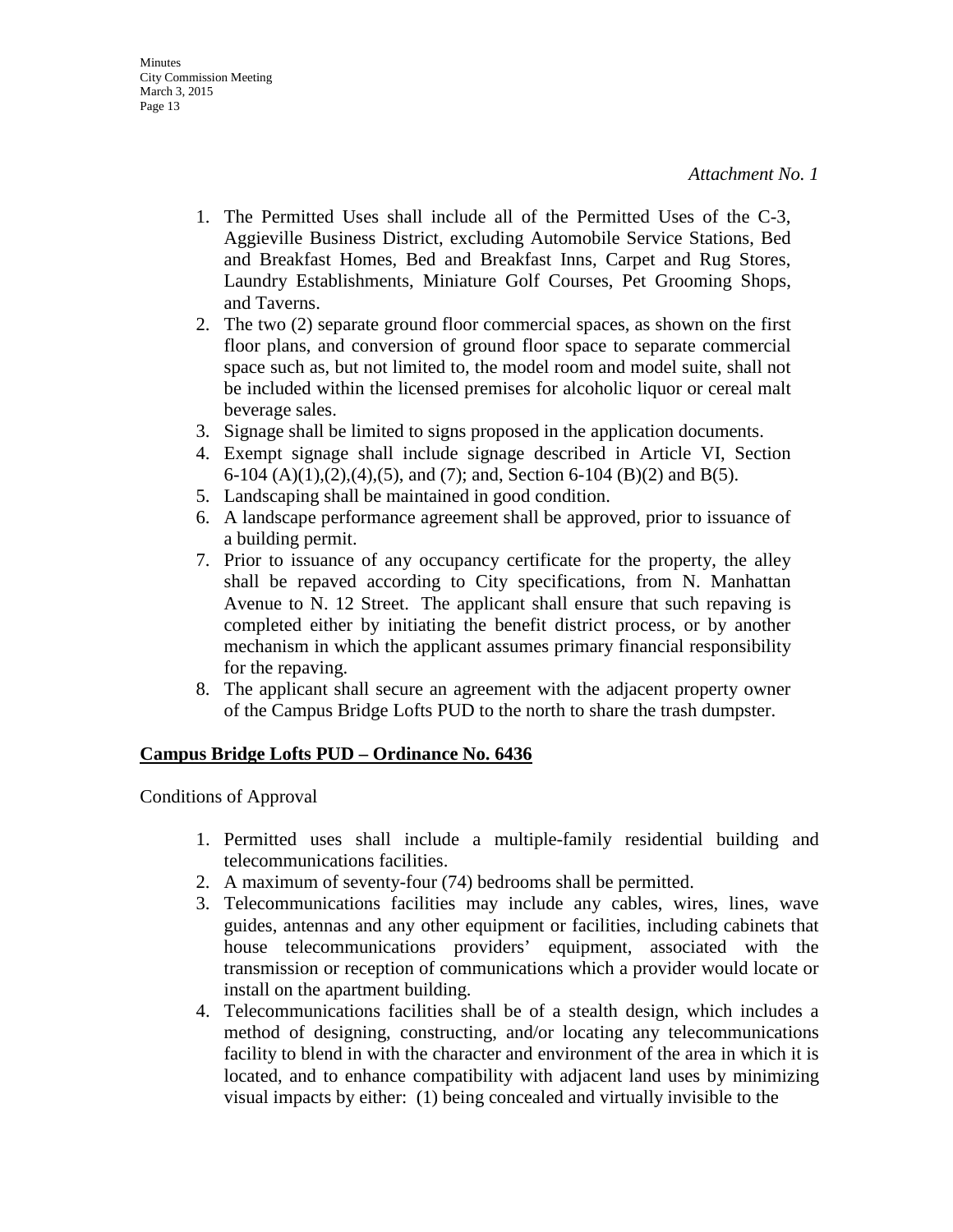observer, such as an antenna located behind louvers or architectural screening on a building, or placed inside the building; or (2) camouflaged through design, placement and coloration to blend in with its surroundings, or integrated into architectural elements of the building, to such an extent that it is indistinguishable by the casual observer from the building or the surroundings in which it is placed, such as panel antennas that are colored and located to match the architecture of the building.

- 5. The off-street parking areas may include controlled access if determined to be necessary. Prior to installation of any access control, City Administration and emergency providers shall review and approve the controlled access.
- 6. Landscaping and irrigation shall be provided pursuant to a Landscaping Performance Agreement between the City and the owner, which shall be entered into prior to issuance of a building permit.
- 7. All landscaping and irrigation shall be maintained in good condition.
- 8. Street trees located in the public right-of-way adjacent to the site shall be preserved or replaced, as per requirements of the City Forester.
- 9. Additional landscaping shall be provided in parking lot entry islands.
- 10. Signs shall include a ground sign and exempt signage described in Article VI, Section 6-104 (A)(1), (2), (4), (5), (7) and (8); and, Section 6-104 (B)(2).

# **PROPOSED AMENDMENT**

The applicant has proposed to install telecommunication antennas on the north, west and south walls of the hotel building, along with conduit and accessory equipment on the north side of the existing building and on the roof top. Two (2), eight (8) foot tall antennas will be located on each of the three (3) facades of the building. The antennas on the south and west facades will be approximately three (3) feet below the top of the parapet and will use screening material to match the building's limestone façade as stealth measures. The antennas on the north façade will be located two (2) feet below the roof line and painted to match the stucco wall as stealth measures. Conduit and accessory equipment will be disguised as downspouts and/or painted to match the building materials. City Administration has recommended a condition of approval to require that the antennas, conduits and accessory equipment on the hotel property use stealth measures, as proposed, to match the façade's building materials or painted to match the buildings materials.

The antennas on the hotel will be connected to ground equipment on the adjacent property to the north of the alley. The wires, etc. will be run underneath the public alleyway via conduits to the equipment to be located to the north of the existing trash dumpster located along the alleyway on the adjacent property. A public right-of-way permit is required to allow the conduit and equipment under the public alleyway (which is a right-of-way). City Administration has recommended a condition of approval that the public right-of-way permit shall be completed and approved before any building or electrical permits will be issued for the telecommunications installation.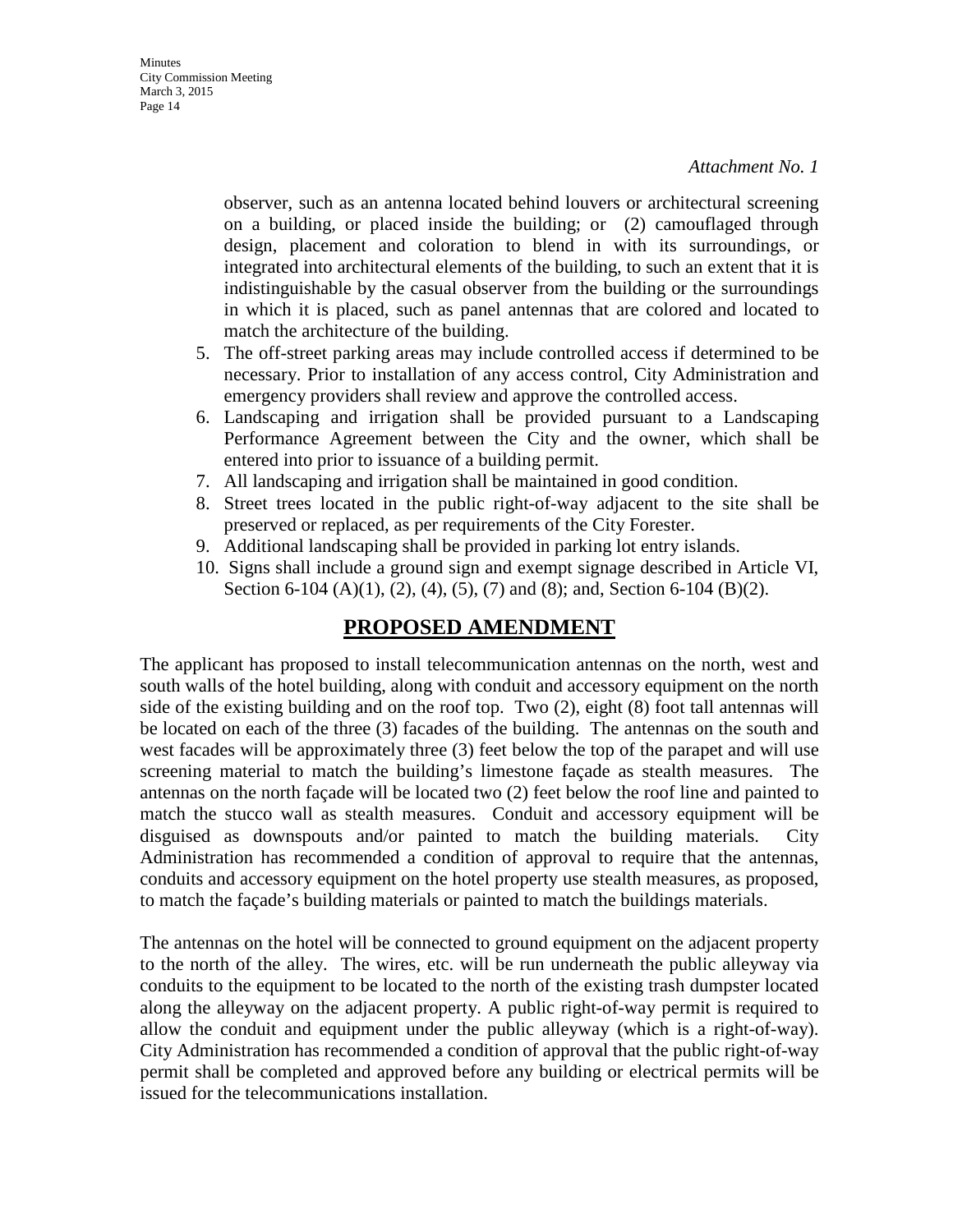**Minutes** City Commission Meeting March 3, 2015 Page 15

*Attachment No. 1*

The proposed ground equipment will consist of cabinets mounted on ground mounted stands. The area for the ground equipment will be approximately seventeen (17) feet wide and nine (9) deep. The application site plan states that the ground equipment is to enclosed by a new fence that will match the existing fence surrounding the trash dumpster. The existing trash dumpster enclosure consists of a split faced, limestone block wall with a metal gate. City Administration recommends a condition of approval that the ground equipment screening be constructed of the same split-faced, limestone block material to match the existing enclosure.

As previously described, the Bluemont and N. Manhattan Hotel Commercial PUD does not currently allow telecommunication facilities. The Campus Bridge Lofts Residential PUD does allow telecommunication facilities (cellular equipment). The proposed development requires an amendment to Ordinance No. 6972 and the Final Development Plan of Bluemont and N. Manhattan Hotel Commercial PUD, along with a revised Final Development Plan for the Campus Bridge Lots Residential PUD where the ground equipment will be placed.

# **MATTERS TO BE CONSIDERED WHEN AMENDING A PLANNED UNIT DEVELOPMENT**

**1. WHETHER THE PROPOSED AMENDMENT IS CONSISTENT WITH THE INTENT AND PURPOSE OF THE APPROVED PUD, AND WILL PROMOTE THE EFFICIENT DEVELOPMENT AND PRESERVATION OF THE ENTIRE PUD:** The proposed amendment is consistent with the approved Bluemont and N. Manhattan Hotel Commercial PUD and promotes the preservation of the PUD. The PUD allows for most of the land uses found in the adjacent C-3, Aggieville Business District, with the exception of a few incompatible or impractical land uses. Telecommunication facilities are permitted in the C-3 District if stealth measures are taken and the proposed facility meets required separation from historic properties or residential districts. Telecommunication facilities are a Conditional Use in the C-3 District if stealth measures are not taken or it does not meet the required distances from the historic properties or residential districts.

The entire PUD is preserved by the use of the stealth measures to blend or hide the proposed antennas and accessory equipment on the building. If properly done, the equipment will not be noticeable by the public.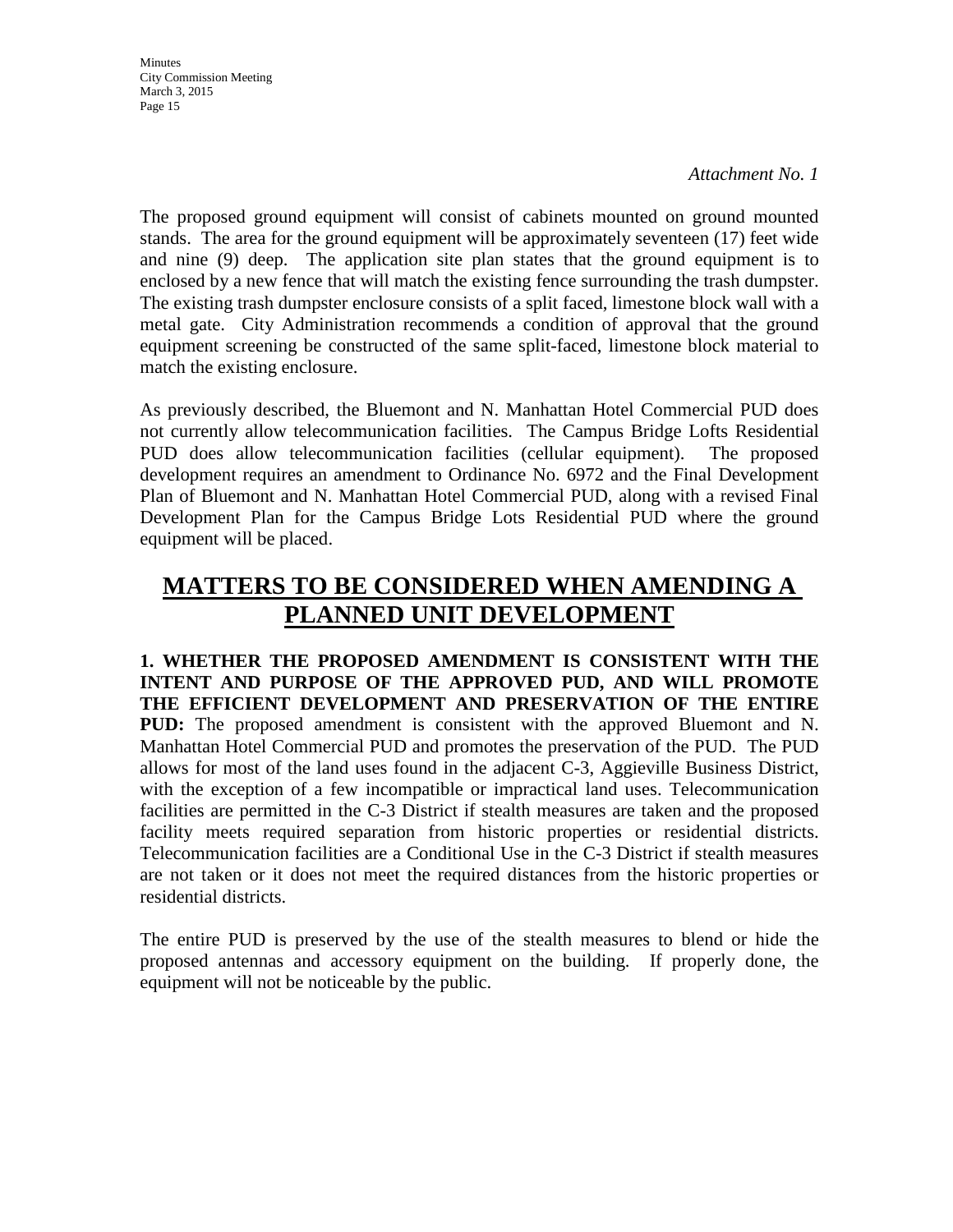City Commission Meeting March 3, 2015 Page 16

**Minutes** 

*Attachment No. 1*

**2. WHETHER THE PROPOSED AMENDMENT IS MADE NECESSARY BECAUSE OF CHANGED OR CHANGING CONDITIONS IN OR AROUND THE PUD, AND THE NATURE OF SUCH CONDITIONS:** The Campus Bridge Lofts Residential PUD to the north allows for stealth telecommunication facilities; however the Bluemont and N. Manhattan Hotel PUD does not allow them. With the construction of the Bluemont Hotel, telecommunication equipment cannot be placed on the south side of the seven-story condominium building to serve cellular users in Aggieville and the neighborhoods to the south, because the hotel masks the coverage. The proposed amendment is necessary to meet the demand for improved coverage for cellular service in Aggieville and residential districts in the area.

**3. WHETHER THE PROPOSED AMENDMENT WILL RESULT IN A RELATIVE GAIN TO THE PUBLIC HEALTH, SAFETY, CONVENIENCE OR GENERAL WELFARE, AND IS NOT GRANTED SOLELY TO CONFER A SPECIAL BENEFIT UPON ANY PERSON:** The general public who use cellular service should see a benefit in convenience and general welfare from the increase in capacity from the telecommunication provider. The granting of the proposed amendment is not seen as a special benefit solely for the applicant or the property owners.

# **ADDITIONAL MATTERS TO BE CONSIDERED WHEN AMENDING A PLANNED UNIT DEVELOPMENT**

**1. LANDSCAPING:** The hotel site is largely impervious surfaces with the building, offstreet parking garage and sidewalks. The telecommunication equipment will be located entirely on the building.

The landscaping for the Campus Bridge Lofts PUD will largely go unchanged. The location of the ground equipment is where the buildings HVAC equipment currently is located. This existing equipment will be located in an area to the west in a graveled landscape bed along the alley. No significant decrease to the amount landscape space will occur.

**2. SCREENING:** The telecommunication antennas on the hotel will be screened and/or painted in a stealth manner to match the building materials.

A note on the application site plans states that the ground equipment at the Campus Bridge Lofts site will be screened by a sight-obscuring fence that matches the existing fence. The proposed fence will enclose the ground equipment, with the exception of the area immediately adjacent to the electrical meters located on the existing building. This area must be remained open to allow access to the meters. A main gate is to be provided on the east side of the ground equipment compound to give access from the adjacent off-street parking lot. The existing trash dumpster enclosure is a split-faced, limestone block wall.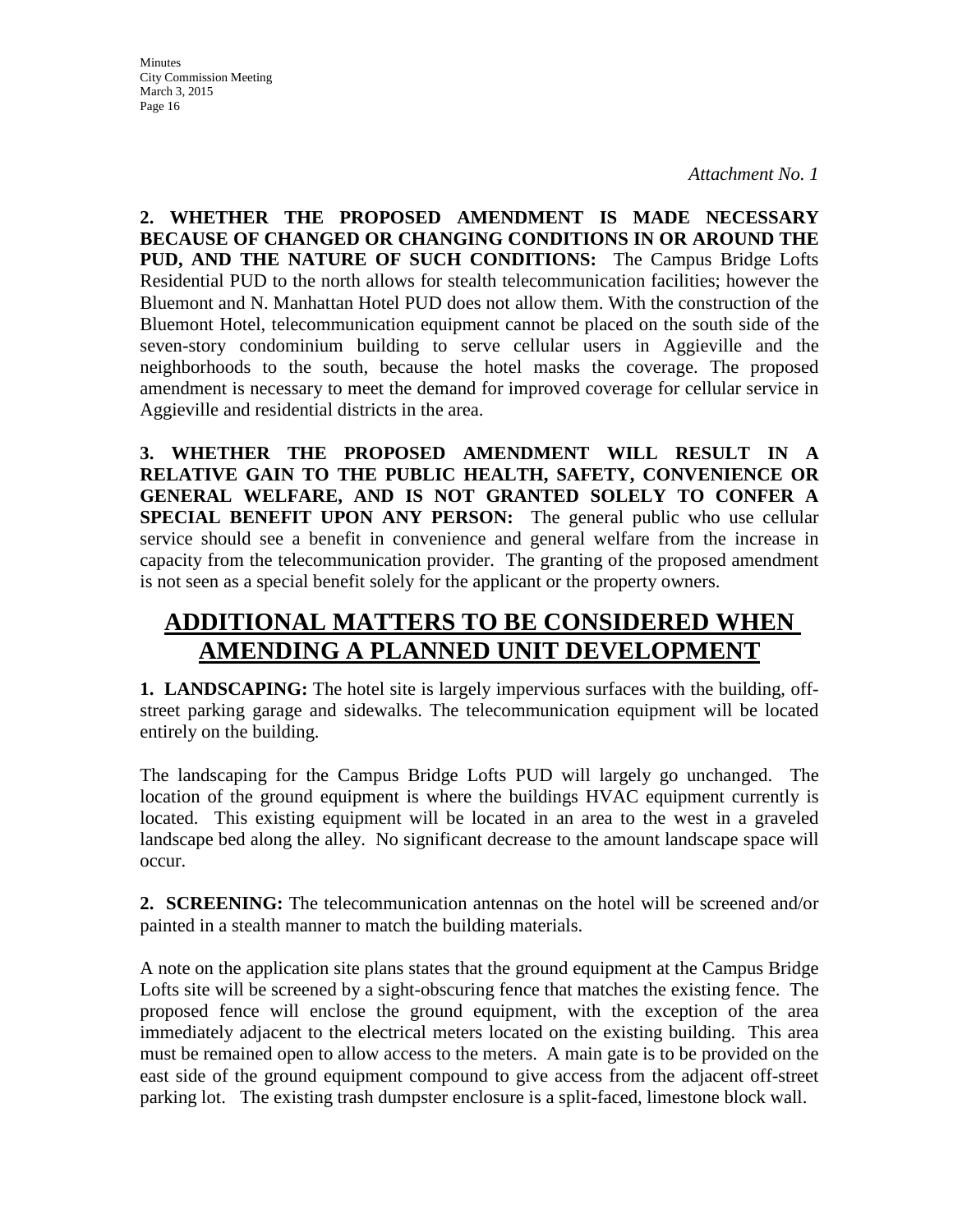City Administration recommends a condition of approval that the ground equipment be screened by a limestone block wall to match the existing enclosure.

**3. DRAINAGE:** No changes to the drainage pattern of the two (2) sites will occur as a result of the proposed development.

**4. CIRCULATION:** No changes to the circulation pattern or parking counts will occur from the proposed development.

**5. OPEN SPACE/LANDSCAPED AND COMMON AREA:** No changes in the amount of open space/landscaped spaces will occur from the proposed development.

**6. CHARACTER OF THE NEIGHBORHOOD:** The area contains a mixture of commercial properties to the south in the Aggieville Business District, and single-family, two-family and multiple-family rental units to the north and east. The Kansas State University campus is to the west.

# **MATTERS TO BE CONSIDERED WHEN REZONING**

**1. EXISTING USE:** A mixed-use commercial hotel building; and an apartment/condominium building.

**2. PHYSICAL AND ENVIRONMENTAL CHARACTERISTICS:** Both properties are completely built upon as permitted in the respective approved Planned Unit Developments.

# **3. SURROUNDING LAND USE AND ZONING:**

- **(a.) NORTH:** Vattier Street, a local residential street, single-family, two-family and multiple-family rental units; R-3/M-FRO, Multiple-Family Residential District and Multi-Family Redevelopment Overlay District.
- **(b.) SOUTH:** Bluemont Avenue, a five-lane, divided minor arterial street, commercial properties in the C-3, Aggieville Business District.
- **(c.) EAST:** Single-family, two-family and multiple-family rental units; R-3/M-FRO Districts.
- **(d.) WEST:** Manhattan Avenue, a two-lane collector street that is divided in proximity to the site and Kansas State University campus, U, University District.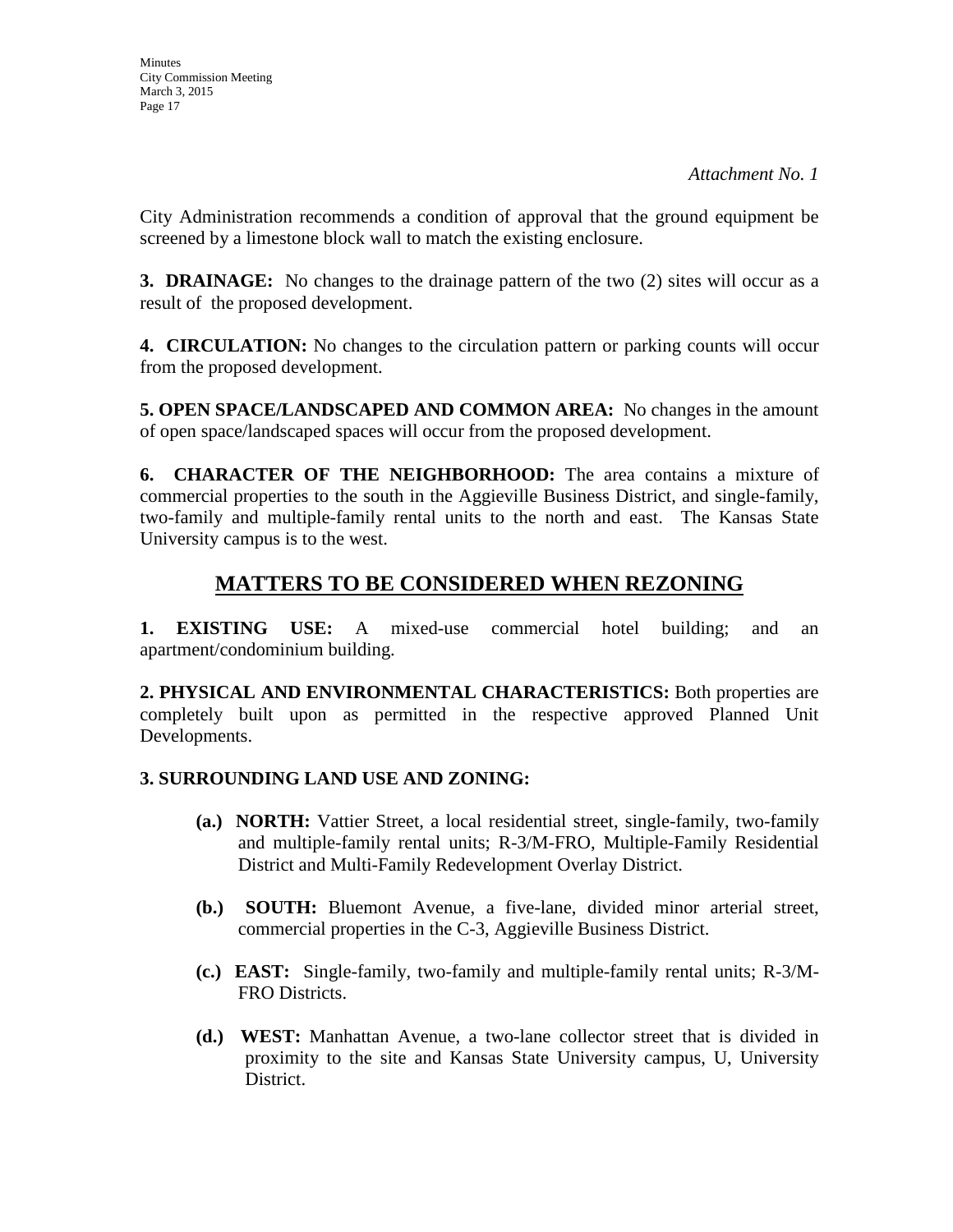**4. GENERAL NEIGHBORHOOD CHARACTER:** See above under "6. CHARACTER OF THE NEIGHBORHOOD".

**5. SUITABILITY OF SITE FOR USES UNDER CURRENT ZONING:** Both sites are completely built as approved through the PUD process.

**6. COMPATIBILITY OF PROPOSED DISTRICT WITH NEARBY PROPERTIES AND EXTENT TO WHICH IT MAY HAVE DETRIMENTAL AFFECTS:** The proposed telecommunication facilities on the two (2) sites should not adversely impact adjacent properties. The proposed antennas and accessory equipment will be visually screened by stealth measures. The proposed ground equipment will be within a walled enclosure to conceal the equipment. The proposed equipment will not generate additional vehicular traffic above and beyond what the uses of the two (2) properties already generate. No other impacts are anticipated.

Please note that the Telecommunication Act of 1996 sets five (5) limitations on state or local authority in regards to regulating wireless telecommunications facilities. The Act of 1996 amended Title 47 of the United States Code (U.S.C.) Section  $332(c)(7)(B)(iv)$  is as follows:

"No State or local government or instrumentality thereof may regulate the placement, construction, and modification of personal wireless service facilities on the basis of the environmental effects of radio frequency emissions to the extent that such facilities comply with the Commission's regulations concerning such emissions".

# **7. CONFORMANCE WITH COMPREHENSIVE PLAN**

**THE PROPOSED AMENDMENT CONFORMS TO THE COMPREHENSIVE PLAN. THE CAMPUS BRIDGE LOFTS PUD WAS APPROVED TO ALLOW TELECOMMUNICATION FACILITIES. THE BLUEMONT AND N. MANHATTAN HOTEL PUD ALLOWS FOR MOST USES OF THE C-3 COMMERCIAL DISTRICT, BUT DID NOT SPECIFICALLY INCLUDE TELECOMMUNICATION FACILITIES AS A PERMITTED USE. ALLOWING SUCH A USE GENERALLY CONFORMS TO THE COMPREHENSIVE PLAN'S POLICIES.**

**8. ZONING HISTORY AND LENGTH OF TIME VACANT AS ZONED:**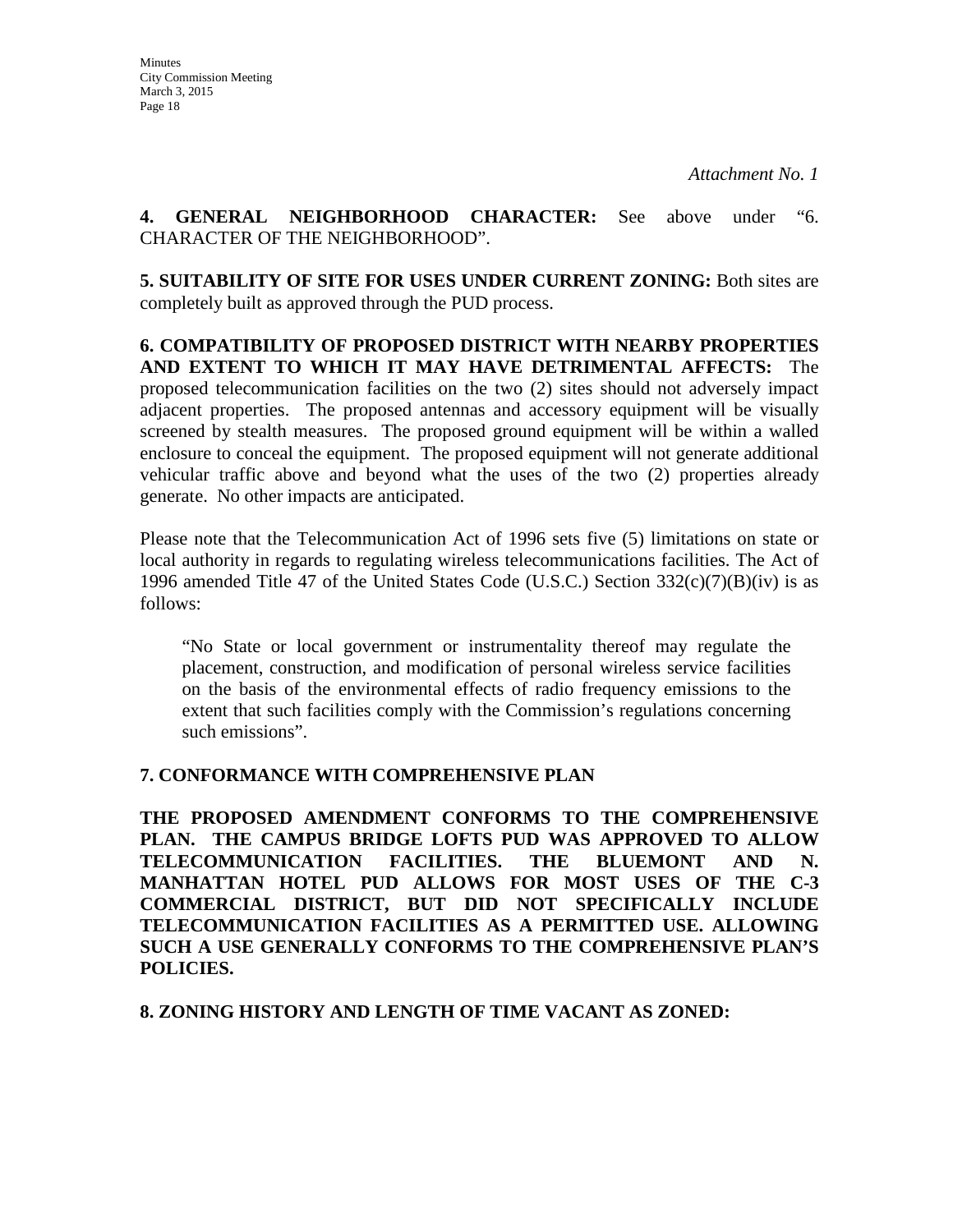# **Bluemont and N. Manhattan Hotel PUD**

| June 18, 2012      | Manhattan Urban Area Planning Board, on a vote of 6-0,<br>recommends approval of the proposed rezoning of the Bluemont<br>and N. Manhattan Hotel PUD at 800 and 810 N. Manhattan<br>Avenue, and 1222 and 1224 Bluemont Avenue,, from R-3,<br>Multiple-Family Residential District with M-FRO, Multi-Family<br>Redevelopment Overlay District, and UO, University Overlay<br>District, to PUD, Commercial Planned Unit Development<br>District, based on the findings in the Staff Report, with the nine<br>conditions. |
|--------------------|------------------------------------------------------------------------------------------------------------------------------------------------------------------------------------------------------------------------------------------------------------------------------------------------------------------------------------------------------------------------------------------------------------------------------------------------------------------------------------------------------------------------|
| July 10, 2012      | Applicant withdraws rezoning application to expand project and<br>reapply.                                                                                                                                                                                                                                                                                                                                                                                                                                             |
| September 17, 2012 | Manhattan Urban Area Planning Board recommends approval of<br>a proposed rezoning of the Bluemont and N. Manhattan Hotel<br>PUD at 800 and 810 N. Manhattan Avenue, and 1212, 1222, and<br>1224 Bluemont Avenue, from R-3, Multiple-Family Residential<br>District with M-FRO, Multi-Family Redevelopment Overlay<br>District, and UO, University Overlay District, to Commercial<br>PUD with eight conditions.                                                                                                        |
| October 2, 2012    | City Commission approves first reading of an ordinance rezoning<br>the proposed Bluemont and N. Manhattan Hotel PUD, generally<br>located on the northeast corner of Bluemont Avenue and North<br>Manhattan Avenue, from R-3, Multiple-Family Residential District<br>with M-FRO, Multi-Family Redevelopment Overlay District, and UO,<br>University Overlay District, to PUD, Commercial Planned Unit<br>Development District.                                                                                        |
| October 16, 2012   | City Commission approves Ordinance No. 6972 rezoning the<br>Bluemont and N. Manhattan Hotel PUD, generally located on the<br>northeast corner of Bluemont Avenue and North Manhattan<br>Avenue, from R-3, Multiple-Family Residential District with M-FRO,<br>Multi-Family Redevelopment Overlay District, and UO, University<br>Overlay District, to PUD, Commercial Planned Unit Development<br>District.                                                                                                            |
| December 17, 2012  | Manhattan Urban Area Planning Board approves the Final Plat<br>and Final Development Plan of the Bluemont $\& N.$ Manhattan<br>Hotel Commercial Planned Unit Development.                                                                                                                                                                                                                                                                                                                                              |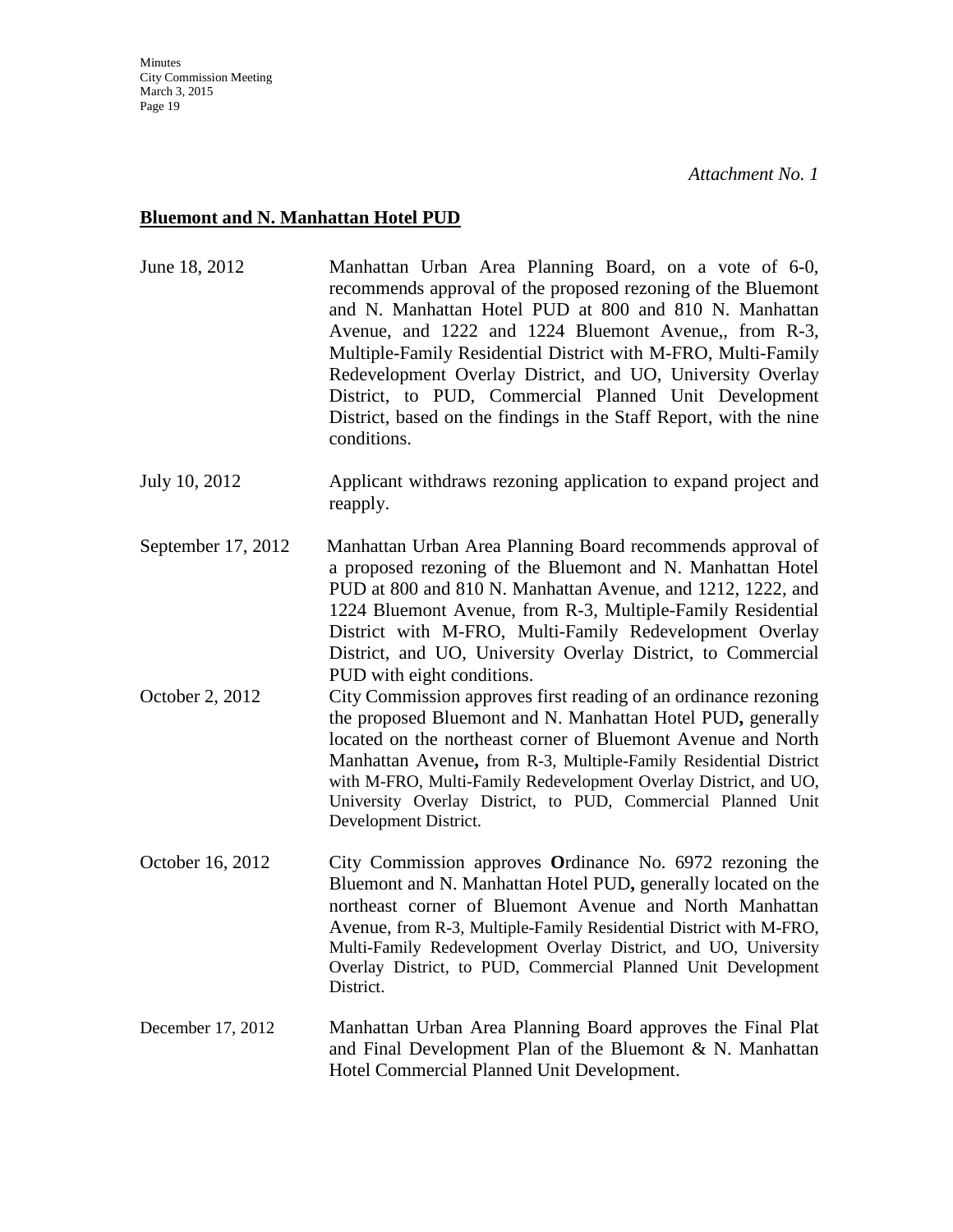Minutes City Commission Meeting March 3, 2015 Page 20

*Attachment No. 1*

| <b>January 8, 2013</b>         | City Commission accepts rights-of-way and easements of the<br>Bluemont & N. Manhattan Hotel Addition, a Commercial<br>Planned Unit Development.                                                                                                                                                                                                                                                                                                                                                                                                               |  |
|--------------------------------|---------------------------------------------------------------------------------------------------------------------------------------------------------------------------------------------------------------------------------------------------------------------------------------------------------------------------------------------------------------------------------------------------------------------------------------------------------------------------------------------------------------------------------------------------------------|--|
| August, 2014                   | Construction of the hotel was completed                                                                                                                                                                                                                                                                                                                                                                                                                                                                                                                       |  |
| <b>Campus Bridge Lofts PUD</b> |                                                                                                                                                                                                                                                                                                                                                                                                                                                                                                                                                               |  |
| 1926-1965                      | B, Second Dwelling House District                                                                                                                                                                                                                                                                                                                                                                                                                                                                                                                             |  |
| 1965-1969                      | B-1, Multiple Family Dwelling District                                                                                                                                                                                                                                                                                                                                                                                                                                                                                                                        |  |
| 1969-1987                      | R-3, Multiple-Family Residential District and UO, University<br><b>Overlay District</b>                                                                                                                                                                                                                                                                                                                                                                                                                                                                       |  |
| 1986-2004                      | R-M, Four-Family Residential District and UO District                                                                                                                                                                                                                                                                                                                                                                                                                                                                                                         |  |
| September 4, 2003              | Manhattan Urban Area Planning Board conducts public hearing<br>on the advertised Phase 4 Expanded Redevelopment Area,<br>consisting of Sub Areas A-E. The proposed PUD site was<br>within the area designated as Sub Area A, and was proposed to<br>be rezoned from R-M/UO, Four-Family Residential District<br>with University Overlay, to R-3/UO/M-FRO, Multiple-Family<br>Residential District with University Overlay and Multi-Family<br>Redevelopment Overlay District. The Planning<br>Board<br>recommended approval of the rezoning on a vote of 5-2. |  |
| October 7, 2003                | City Commission overrides the Planning Board and accepts the<br>request from the Aggieville Business Association to not rezone<br>five of the blocks under consideration. The proposed PUD site<br>was within the five-block area and remained R-M/UO District.                                                                                                                                                                                                                                                                                               |  |
| September 9, 2004              | Manhattan Urban Area Planning Board conducts a public<br>hearing to consider the rezoning of Campus Bridge Lofts from<br>R-M/UO District to Residential Planned Unit Development.<br>After discussion, the Planning Board tabled the public hearing<br>to the October 4, 2004, Planning Board meeting.                                                                                                                                                                                                                                                        |  |
| September 28, 2004             | The Aggieville-Campus Edge Study is presented to the<br>Manhattan Urban Area Planning Board and City Commission at<br>a Joint Work Session.                                                                                                                                                                                                                                                                                                                                                                                                                   |  |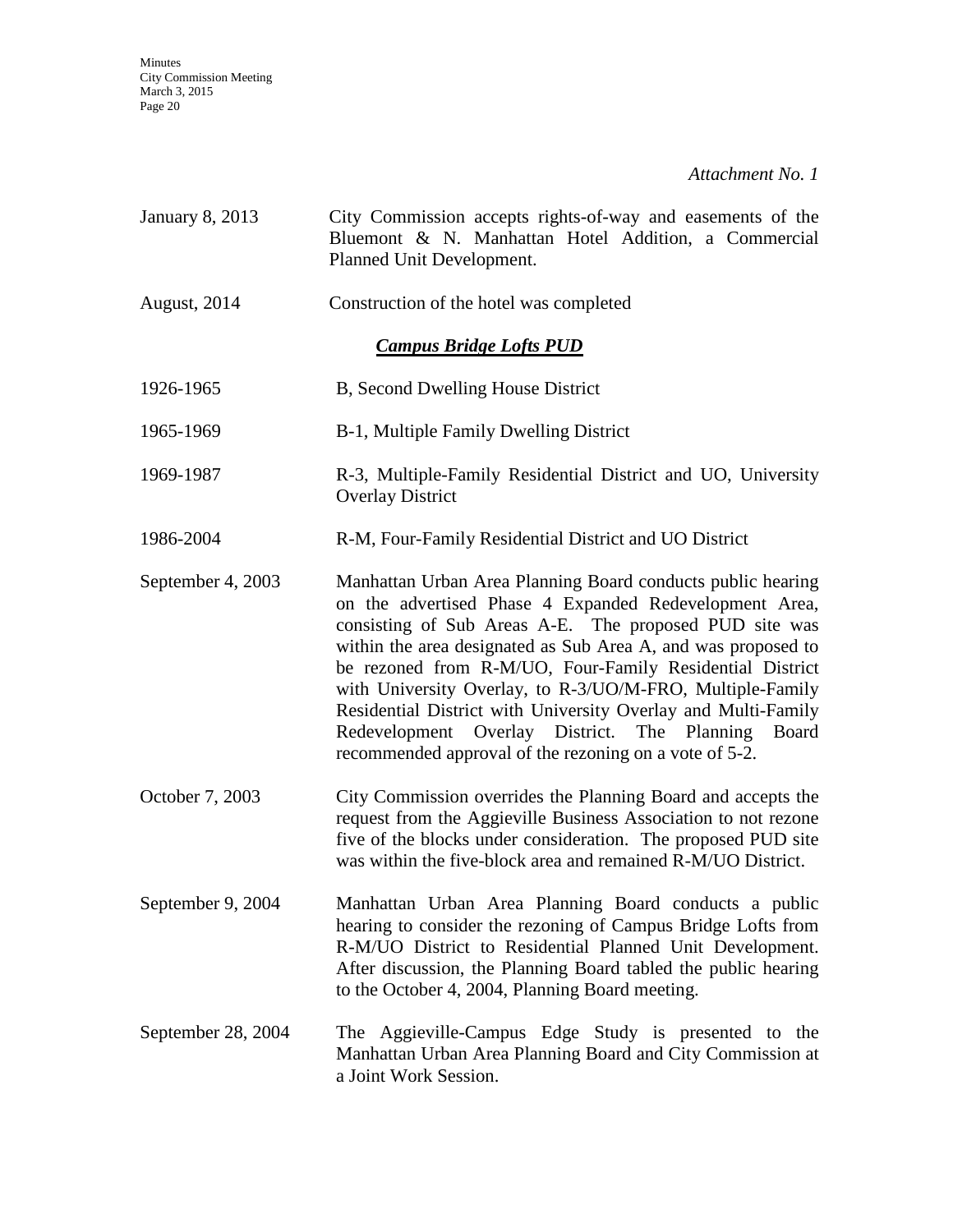| October 4, 2004  | Manhattan Urban Area Planning Board continues a public<br>hearing to consider the rezoning of Campus Bridge and<br>recommends approval of the rezoning. |
|------------------|---------------------------------------------------------------------------------------------------------------------------------------------------------|
| October 18, 2004 | City Commission approves first reading of the rezoning of<br>Campus Bridge Lofts from R-M/UO District to Residential<br>Planned Unit Development.       |
| November 2, 2004 | City Commission approves Ordinance No. 6436 rezoning<br>Campus Bridge Lofts Planned Unit Development.                                                   |

The construction of the apartment building was completed in 2007.

**9. CONSISTENCY WITH INTENT AND PURPOSE OF THE ZONING ORDINANCE:** The intent and purpose of the Zoning Regulations is to protect the public health, safety, and general welfare; regulate the use of land and buildings within zoning districts to assure compatibility; and to protect property values.

The PUD Regulations are intended to provide a maximum choice of living environments by allowing a variety of housing and building types; a more efficient use of land than is generally achieved through conventional development; a development pattern that is in harmony with land use density, transportation facilities and community facilities; and a development plan which addresses specific needs and unique conditions of the site which may require changes in bulk regulations or layout. The proposed PUD is consistent with the intent and purpose of the Zoning Regulations, and the intent of the PUD Regulations, subject to the conditions of approval.

**10. RELATIVE GAIN TO THE PUBLIC HEALTH, SAFETY AND WELFARE THAT DENIAL OF THE REQUEST WOULD ACCOMPLISH, COMPARED WITH THE HARDSHIP IMPOSED UPON THE APPLICANT:** There appears to be no gain to the public that denial of the request would accomplish compared to the hardship imposed to the applicant. The proposal provides adequate screening and stealth measures of all equipment, limiting any visual adverse impacts and improves cellar service in the area. No other adverse impacts are anticipated by the project.

**11. ADEQUACY OF PUBLIC FACILITIES AND SERVICES:** Adequate public facilities and services are provided. Before building and/or electrical permits can be approved, the public right-of-way permit shall be applied for and approved, to cross under the alleyway for the location of conduits and cables between the two (2) sites.

**12. OTHER APPLICABLE FACTORS:** None.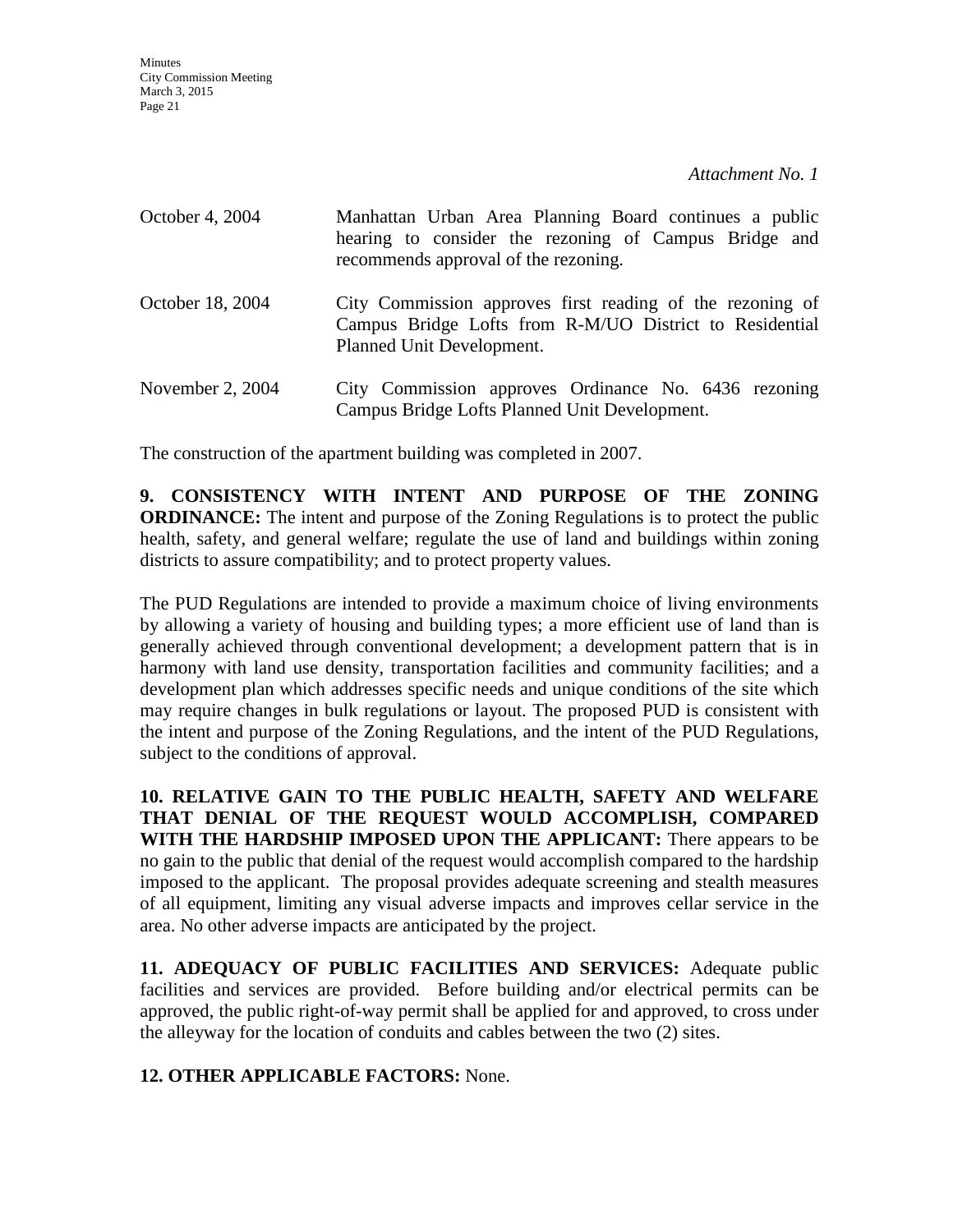**13. STAFF COMMENTS:** City Administration recommends approval of the amendment of Ordinance No. 6972 and the Final Development Plan of the Bluemont and N. Manhattan Hotel Commercial PUD; and the revised Final Development Plan of the Campus Bridge Lofts PUD, located at 1212 Bluemont Avenue and 820 N. Manhattan Avenue, respectively, subject to the following conditions:

- 1. Permitted Uses of the Bluemont and N. Manhattan Hotel PUD shall include the addition of Telecommunication Facilities.
- 2. The proposed telecommunication facilities shall use stealth measures to match the façades and colors of the building as proposed.
- 3. The enclosure for the proposed ground equipment at Campus Bridge Lofts shall be constructed using same masonry materials as the adjacent trash enclosure.
- 4. Future telecommunication facilities, beyond that proposed in the current amendment application, must be submitted for approval through a revision to the Final Development Plan, to ensure that the antennas and associated equipment use adequate stealth measures and that the location of any ground equipment is properly screened.
- 5. Signs shall be provided as previously approved, and shall allow for exempt signage as described in Article VI, Section 6-102(A)(2)  $(a), (b), (c), (g), (h), (i), (i), (l)$  and  $(m),$  of the Manhattan Zoning Regulations.

# **ALTERNATIVES:**

- 1. Recommend approval of the proposed amendment of Ordinance No. 6972 and the Final Development Plan of the Bluemont and N. Manhattan Hotel PUD; and the revised Final Development Plan of the Campus Bridge Lofts PUD, located at 1212 Bluemont Avenue and 820 N. Manhattan Avenue, based on the findings in the Staff Report with conditions of approval.
- 2. Recommend denial of the proposed amendment of Ordinance No. 6972 and the Final Development Plan of the Bluemont and N. Manhattan Hotel PUD, and the revised Final Development Plan of the Campus Bridge Lofts PUD, located at 1212 Bluemont Avenue and 820 N. Manhattan Avenue, stating the specific reasons for denial.
- 3. Table the proposed Amendment to a specific date, for specifically stated reasons.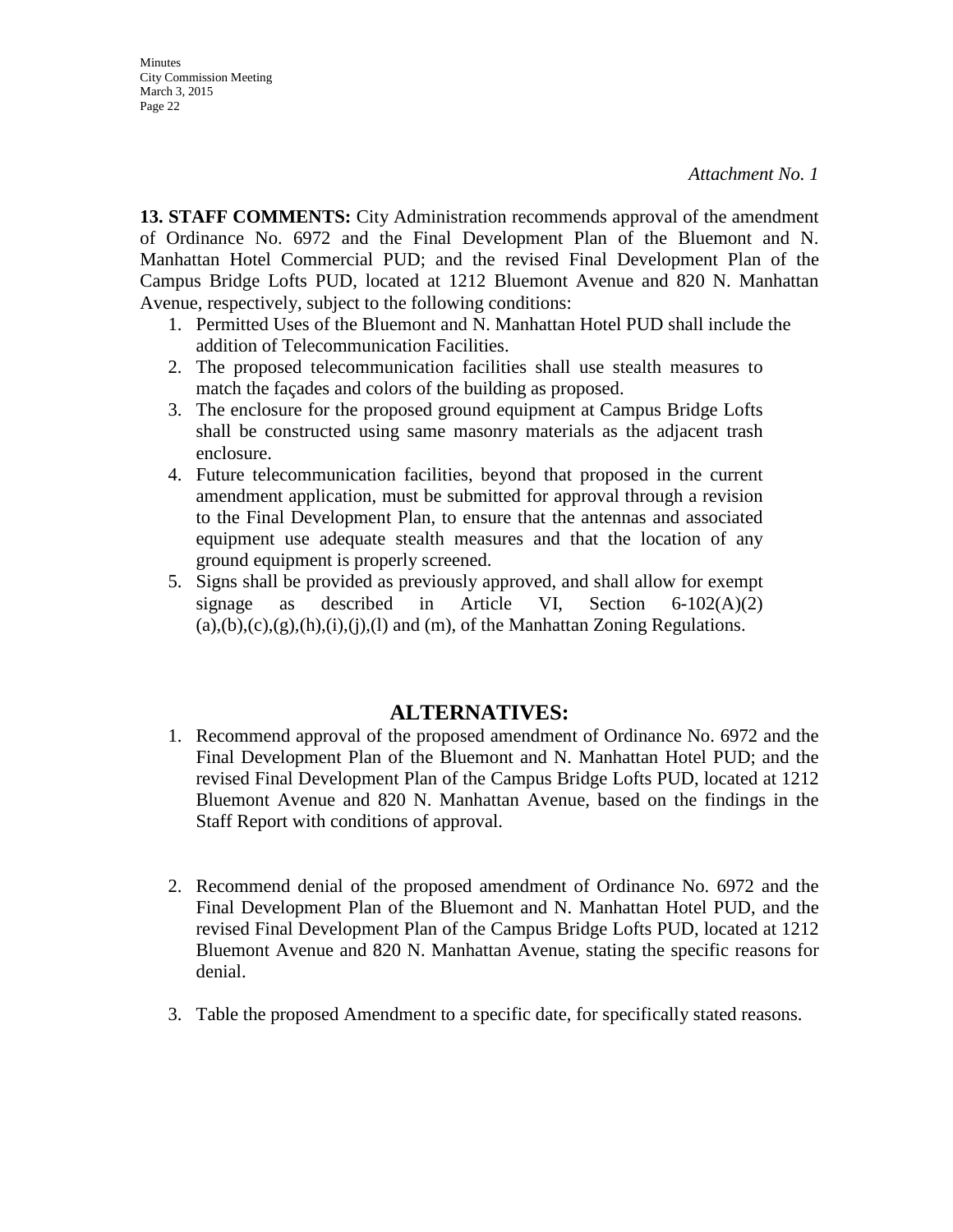Minutes City Commission Meeting March 3, 2015 Page 23

*Attachment No. 1*

### **POSSIBLE MOTIONS:**

The Manhattan Urban Area Planning Board recommends approval of the proposed amendment of Ordinance No. 6972 and the Final Development Plan of the Bluemont and N. Manhattan Hotel PUD, located at 1212 Bluemont Avenue; and, approves the revised Final Development Plan of the Campus Bridge Lofts PUD, located at 820 N. Manhattan Avenue; based on the findings in the Staff Report, subject to the five (5) conditions of approval recommended by City Administration.

**PREPARED BY:** Chad Bunger, AICP, CFM, Senior Planner

**DATE:** January 12, 2015

15002}SR}AmendBluemontHotel\_Telecom.docx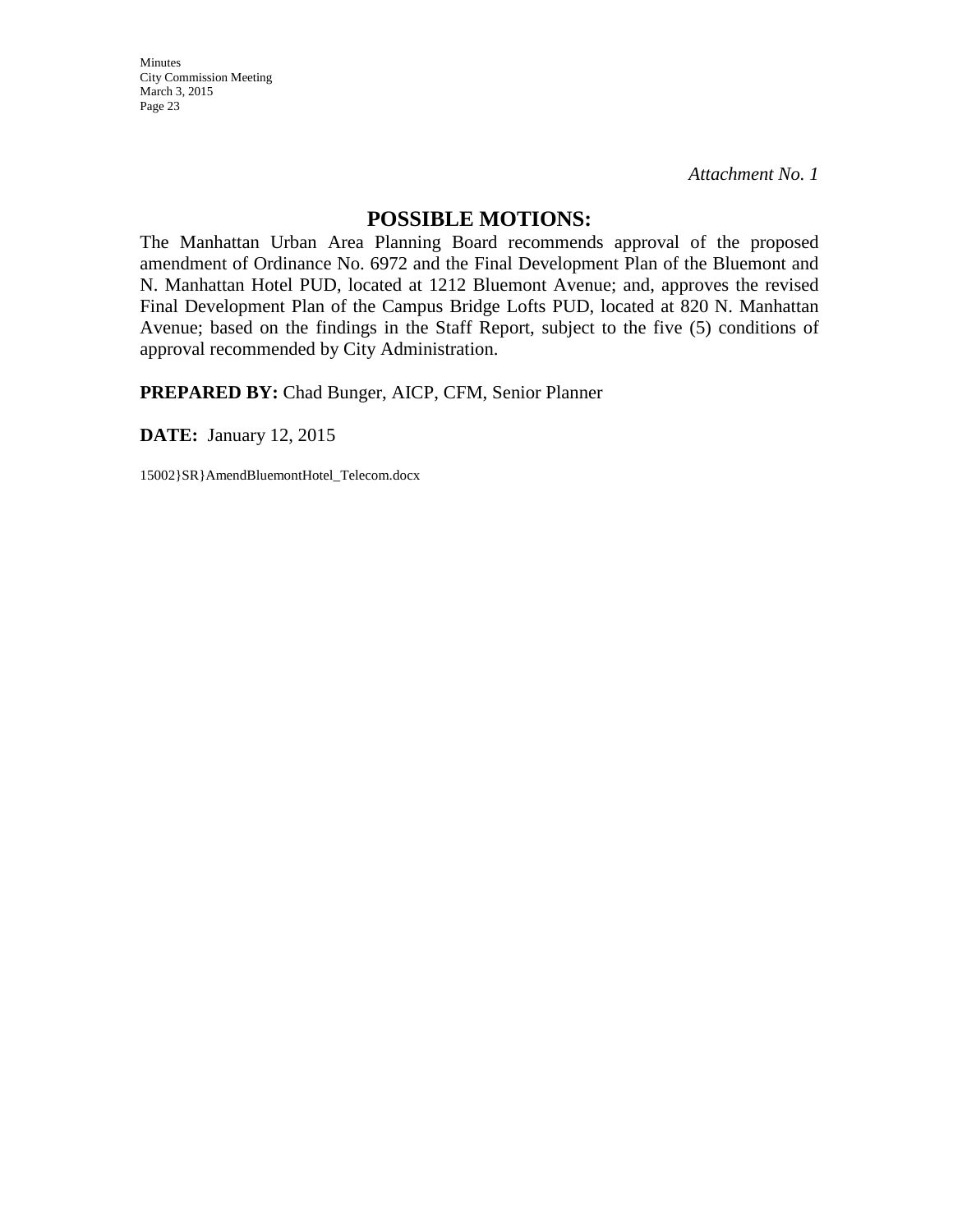### **STAFF REPORT**

**ON AN APPLICATION TO REZONE:** An approximately 10-acre tract of land to be known as the Baltusrol Addition.

**FROM:** County R-PUD, Residential Planned Unit Development District.

**TO:** R-1, Single-Family Residential District.

**APPLICANT:** SMH Consultants – Jeff Hancock

**ADDRESS:** 4201B Anderson Avenue, Suite 2, Manhattan, KS 66503

**OWNERS:** Fieldhouse Development – Zachary J. Burton

**ADDRESS:** 2914 Tobacco Road, Manhattan, KS 66503

**LOCATION:** Generally located 1,500 feet north of the intersection of Grand Mere Parkway and Colbert Hills Drive, on the west side of the future extension of Grand Mere Parkway. The area proposed to be annexed is to be known as the Baltusrol Addition.

**AREA: A**pproximately 10-acres.

**DATE OF NEIGHBORHOOD MEETING:** December 11, 2014

# **DATE OF PUBLIC NOTICE PUBLICATION: January 12, 2015**

# **DATE OF PUBLIC HEARING: PLANNING BOARD:** February 2, 2015 **CITY COMMISSION:** February 17, 2015

*The applicant is also requesting annexation into the City of Manhattan and has proposed a Preliminary Plat of the Baltusrol Addition*, *which will create a total of twenty-six (26) single-family lots.*

# **THIRTEEN MATTERS TO BE CONSIDERED WHEN REZONING**

**1. EXISTING USE:** Open and undeveloped tract of land in Grand Mere, a master planned golf course community.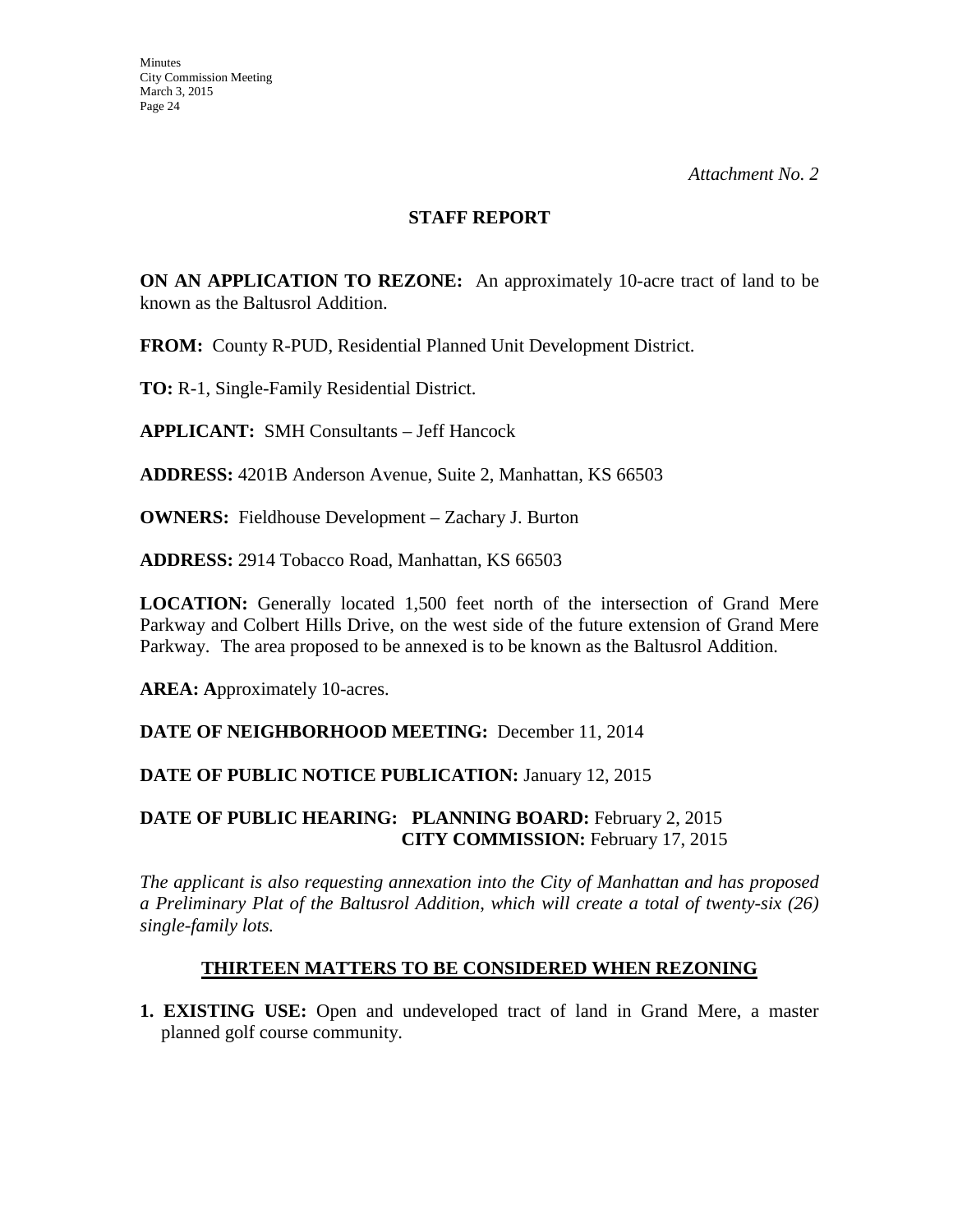**2. PHYSICAL AND ENVIRONMENTAL CHARACTERISTICS:** Open range land with native grass cover. The site is an irregular shaped tract with a prominent ridge line generally to the west of the site. The site drains generally to the east and southeast, which ultimately drain to Little Kitten Creek. The site is mostly native grass with tree cover along the natural ravines.

### **3. SURROUNDING LAND USE AND ZONING:**

- **NORTH:** Undeveloped land in the Grand Mere Master Plan Community and vacant rangeland; County Residential Planned Unit Development and County Ag, Agricultural District.
- **SOUTH:** Colbert Hills Golf Course and the Pinehurst and Turnberry Neighborhoods of Grand Mere; R-S, Single-Family Residential Suburban District and R, Single-Family Residential District, and R-2, Two-Family Residential District.
- **EAST:** Extension of Grand Mere Parkway, a major collector road, Colbert Hills Golf Course and single-family lots in the Muirfield Neighborhood of Grand Mere; R-S District and R-1, Single-Family Residential District.
- **WEST:** Rural range land in Riley County; County Ag, Agricultural District.
- **4. GENERAL NEIGHBORHOOD CHARACTER:** The general area is a mixture of undeveloped land, land recently platted and in the early stages of development, Colbert Hills Golf Course and rural range land.
- **5. SUITABILITY OF SITE FOR USES UNDER CURRENT ZONING:** The site was rezoned to County R-PUD in 1997. At the time of the rezoning, the golf course developer wanted assurance that when the golf course was annexed that a zoning, specifically the County R-PUD for the golf course, was attached. The rezoning to R-PUD was done primarily for the benefit of the golf course development. Those portions of Grand Mere that are not yet annexed remain County R-PUD. The current County R-PUD predated the Grand Mere Master Plan and Manhattan Urban Area Comprehensive Plan, which currently recommend "Single Family Homes" and low to medium residential and medium to high residential density related to the "Elder Care", respectively. Development in Grand Mere is progressing to ensure attractive and orderly neighborhoods in response to market demand. The Bartusrol Addition, site is suitable for the proposed rezoning to the R-1 District.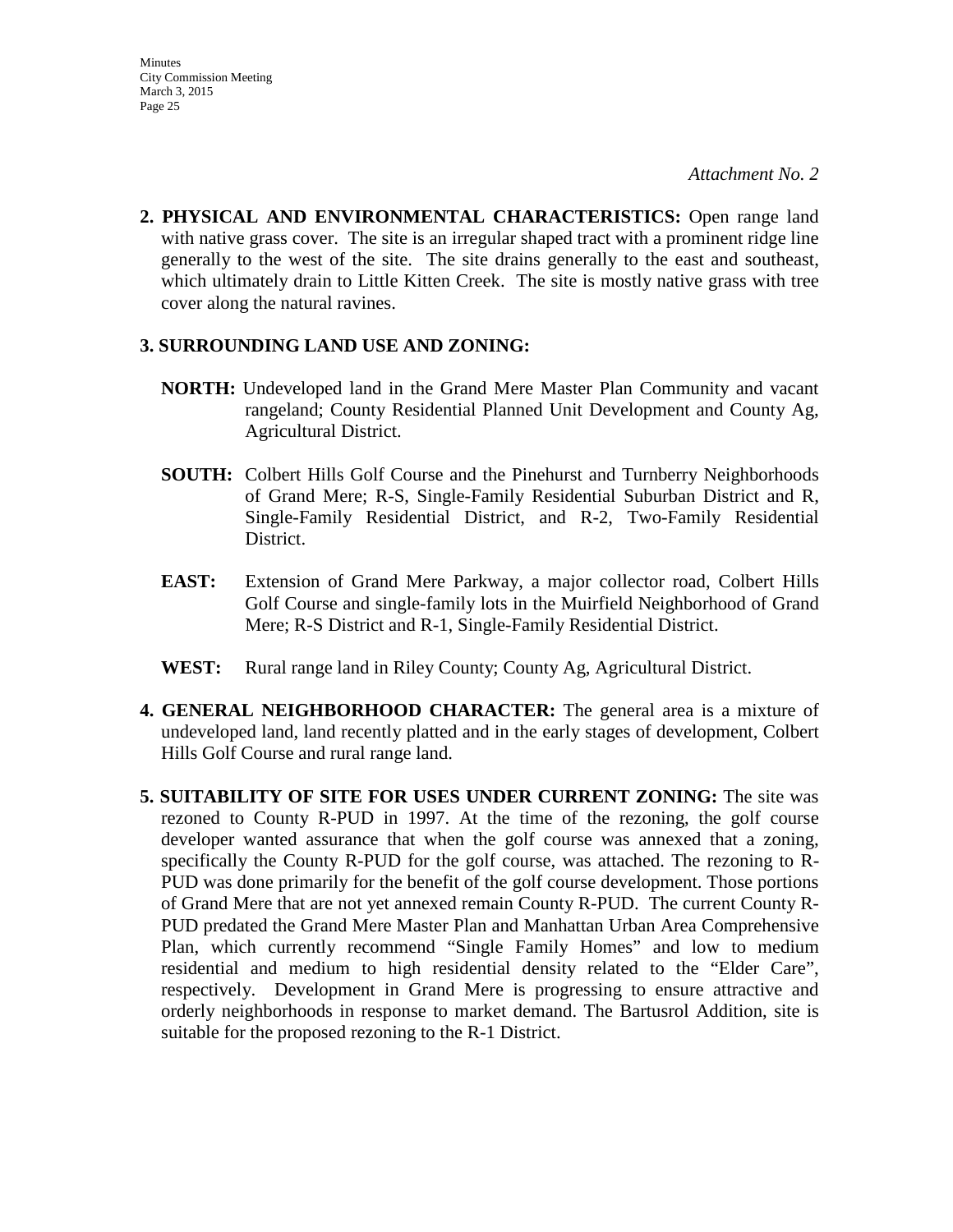**6. COMPATIBILITY OF PROPOSED DISTRICT WITH NEARBY PROPERTIES AND EXTENT TO WHICH IT MAY HAVE DETRIMENTAL AFFECTS:** The proposed rezoning to R-1, Single-Family Residential District is compatible with surrounding properties. An increase in light, noise and traffic is expected, however these increases should cause minimal impact on the adjacent golf course and residential properties. The proposed Preliminary Plat of the Bartusrol Addition shows singlefamily lots that range from 0.22 acres to 0.51 acres in lot area. The proposed lots are similar to the single-family lots found throughout the Grand Mere Development and are proposed to have homes similar in character to the existing homes in the neighborhood.

To ensure compatibility within Grand Mere, private architectural guidelines and design standards provide for building review and approval. A private design review committee is responsible for enforcement of guidelines and standards *(see policy statement below under Grand Mere Community Master Plan, Part III.)* The guidelines and standards are private and are not part of the rezoning. The policy statements are mentioned because they are part of the Grand Mere Master Plan policies.

The applicant held a neighborhood meeting on December 11, 2014. According to the meeting report, no one attended the meeting.

### **7. CONFORMANCE WITH COMPREHENSIVE PLAN:**

**THE** Baltusrol Addition **IS SHOWN ON THE FUTURE LAND USE MAP IN THE NORTHWEST PLANNING AREA AS PARTIALLY IN THE RESIDENTIAL LOW/MEDIUM DENSITY, RLM, DESIGNATED AREA AND PARTIALLY IN THE RESIDENTIAL MEDIUM/HIGH DENSITY, RMH, DESIGNATED AREA (***SEE ATTACHED FUTURE LAND USE MAP AND GRAND MERE MASTER PLAN MAP***). THE REASON FOR THE SPLIT IN RESIDENTIAL DENSITY AREAS IS BECAUSE OF THE ORIGINAL PLANNED PATH OF THE EXTENSION OF GRAND MERE PARKWAY. THE DELINEATING LINE BETWEEN THE TWO (2) PLANNING AREAS WAS TO BE THE ROADWAY. THE COMPLETED ROUTE FOR GRAND MERE PARKWAY IS IMMEDIATELY TO THE EAST OF THE ANNEXATION AND REZONING SITE. THE PROPOSED PRELIMINARY PLAT SHOWS THE SITE WILL BE DEVELOPED AS A SINGLE-FAMILY DETACHED DEVELOPMENT.** 

**THE MOST APPLICABLE DESIGNATION IS THE RESIDENTIAL LOW/MEDIUM DENSITY, RLM, DESIGNATED AREA. RESIDENTIAL LOW/MEDIUM DENSITY, RLM POLICIES** *(IN ITALICS)* **OF THE COMPREHENSIVE PLAN INCLUDE:**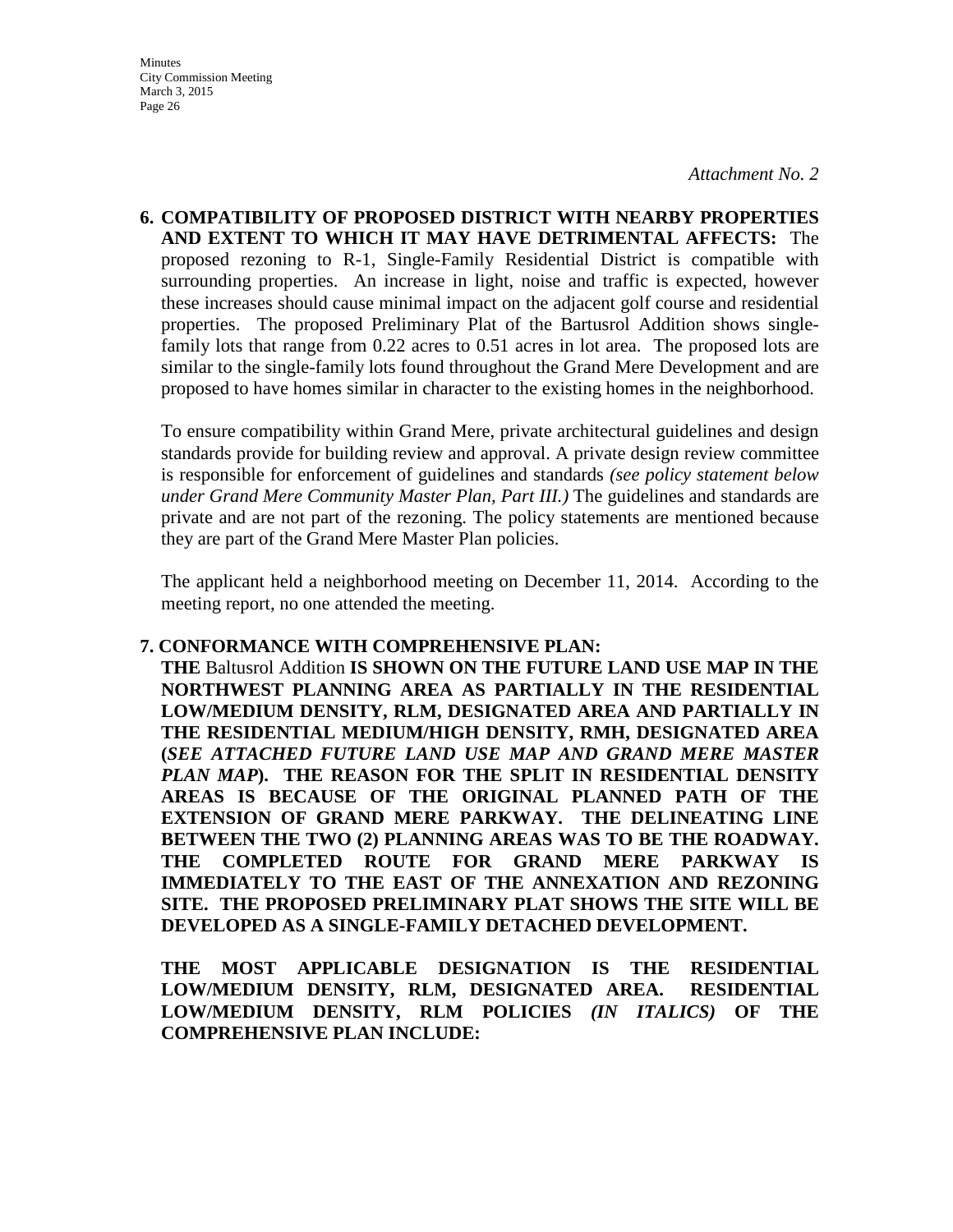### *Residential Low/Medium Density (RLM)*

### *RLM 1: Characteristics*

*The Residential Low/Medium Density designation incorporates a range of singlefamily, single-family attached, duplex, and town homes, and in appropriate cases include complementary neighborhood-scale supporting land uses, such as retail, service commercial, and office uses in a planned neighborhood setting, provided they conform with the policies on Neighborhood Commercial Centers. Small-scale multiple-family buildings and condominiums may be permissible as part of a planned unit development, or special mixed-use district, provided open space requirements are adequate to stay within desired densities.* 

### *RLM 2: Appropriate Density Range*

*Densities in the Residential Low/Medium designation range between less than one dwelling unit/acre up to 11 dwelling units per net acre.* 

### *RLM 3: Location*

*Residential Low/Medium Density neighborhoods typically should be located where they have convenient access and are within walking distance to community facilities and services that will be needed by residents of the neighborhood, including schools, shopping areas, and other community facilities. Where topographically feasible, neighborhoods should be bounded by major streets (arterials and/or collectors) with a direct connection to work, shopping and leisure activities.* 

### *RLM 4: Variety of Housing Styles*

*To avoid monotonous streetscapes, the incorporation of a variety of housing models and sizes is strongly encouraged in all new development.* 

# **APPLICABLE RMH POLICIES** *(IN ITALICS)* **OF THE COMPREHENSIVE PLAN INCLUDE:**

# *RMH 1: Characteristics*

*The Residential Medium/High Density designation shall incorporate a mix of housing types in a neighborhood setting in combination with compatible non-residential land uses, such as retail, service commercial, and office uses, developed at a neighborhood scale that is in harmony with the area's residential characteristics and in conformance with the policies for Neighborhood Commercial Centers. Appropriate housing types may include a combination of small lot single-family, duplexes, townhomes, or fourplexes on individual lots. However, under a planned unit development concept, or when subject to design and site plan standards (design review process), larger apartment or condominium buildings may be permissible as well, provided the density range is complied with.*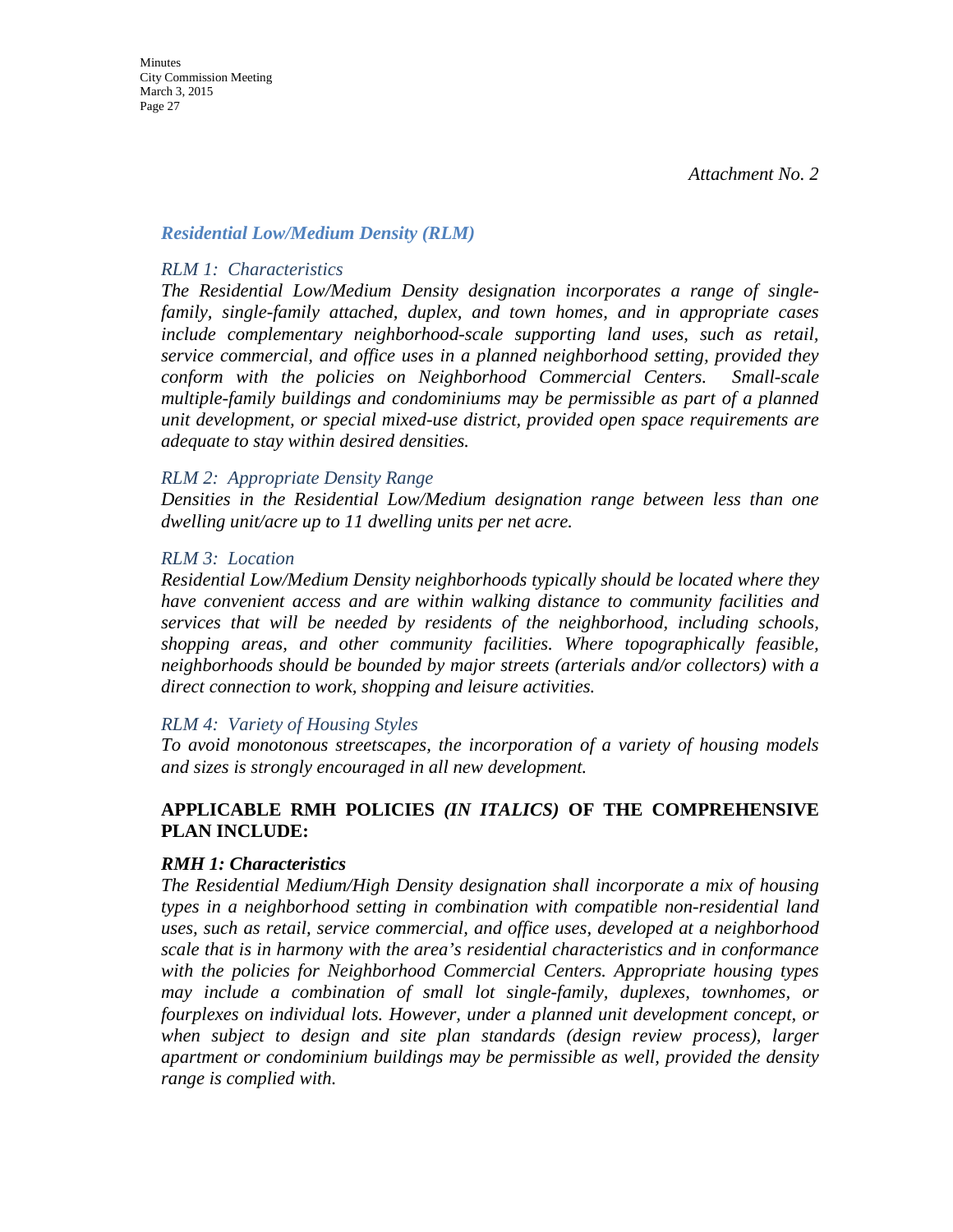# *RMH 2: Appropriate Density Range*

*Densities within a Residential Medium/High neighborhood range from 11 to 19 dwelling units per net acre.* 

# *RMH 3: Location*

*Residential Medium/High Density neighborhoods should be located close to arterial streets and be bounded by collector streets where possible, with a direct connection to work, shopping, and leisure activities.* 

# *RMH 4: Variety of Housing Styles*

*To avoid monotonous streetscapes, the incorporation of a variety of housing models and sizes is strongly encouraged.*

# **Grand Mere Community Master Plan**

The Grand Mere Community Master Plan was originally adopted in April 2000 and is included as a part of the current Comprehensive Plan adopted in 2003. The Grand Mere Plan is a more detailed level neighborhood plan for the entirety of Grand Mere. The Master Plan map shows the site as Single Family #6, a 6.2 acre tract designated RLM (Residential Low to Medium density) and a small portion of the site as Elder care #1, a 42.0 acre tract designated as Residential Medium to High density (RMH). Based on the proposed Preliminary Plat and details of the Grand Mere Parkway, as explained above, the most applicable density designation is RLM density *(see below under Residential Types for the RLM description)*.

Applicable policies *(in italics)* for Grand Mere, a Master Planned Golf Course Community include:

# *PROJECT INTENT*

*The overall Land Use Amendment is intended to create a community designed within a park. By responding to the natural terrain, preserving natural corridors, protecting the slopes and riparian environment, a harmonious relationship with the land can be created for the community.*

*Grand Mere is envisioned as an upscale residential community, with the University's Colbert Hills Golf Course and preserved open space interwoven throughout the development. The community is made up of individual neighborhoods defined by open space features, topography, connection to the Grand Mere Parkway, and the golf course. A strong joint effort has integrated the golf course design (Colbert Hills) and the overall community design (Grand Mere Development). The interconnectivity of*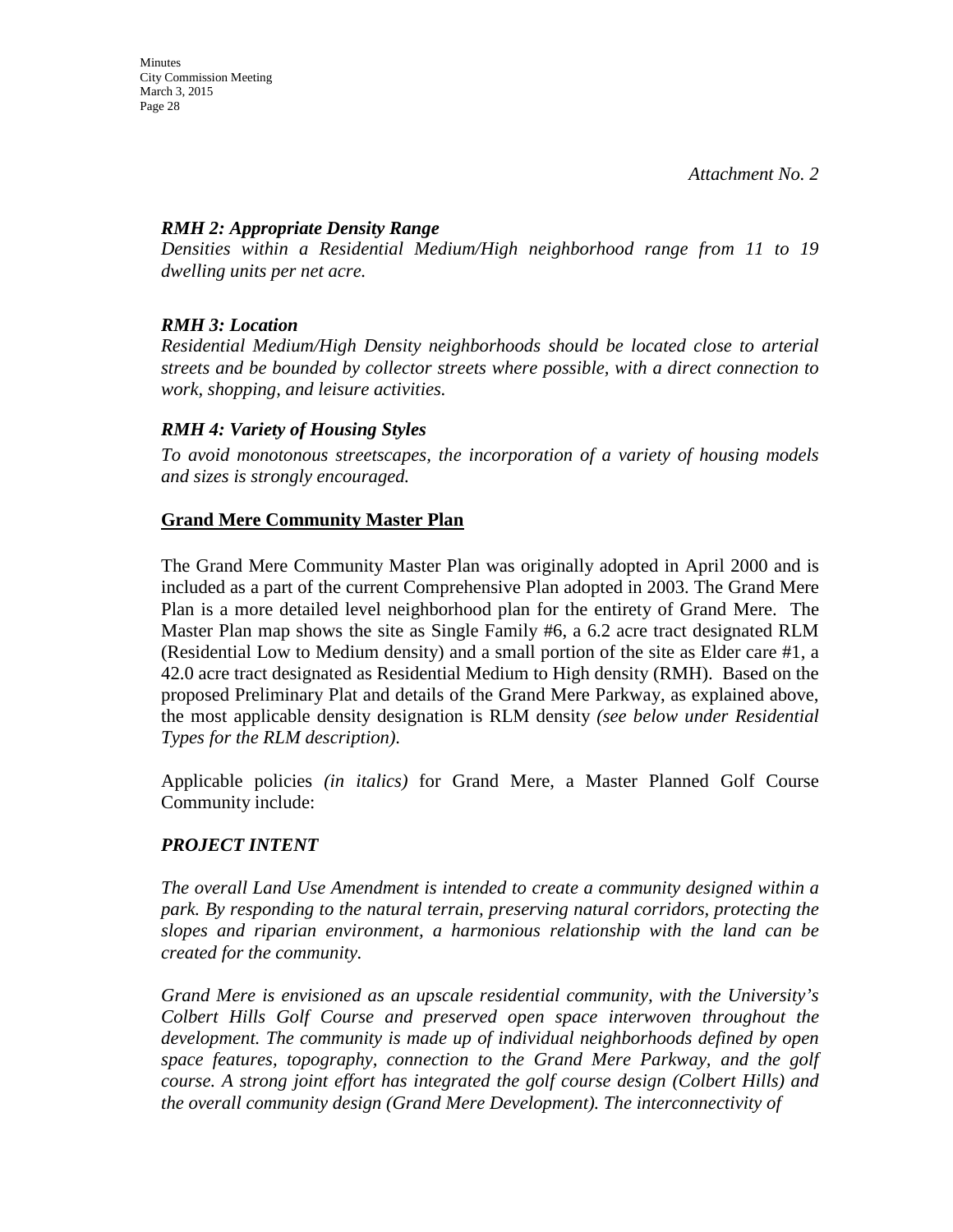**Minutes** City Commission Meeting March 3, 2015 Page 29

> *automobile circulation, pedestrian/bicycles, and open space, as well as residential neighborhood placement and overall community utility location, has created a well integrated community with both future residences and community recreation as the main focus. Flexibility is built into the land use plan to allow the development to respond to market demand.*

> *Specific types of residential product may subtly change in the future due to market demand as the development pattern becomes clearer and as the community matures. The community will offer a high level of design quality, architectural variety, and a wide range of housing types to address the potential markets appropriate for an upscale development.*

### *5 KEY DESIGN CONCEPTS*

### *1. Create a high quality residential community*

*Create a community of villages, residential neighborhoods, and neighborhood commercial areas centered along the projects' spine, Grand Mere Parkway. Through the use of architectural design guidelines and development reviews the quality of building construction will be maintained at the highest level.*

### *2. Integrate the Natural Environment*

*Preserve the natural slopes and open space features. Provide a visual connection to the natural beauty of the development: the golf course in the valleys, the long vistas/views, and the prairie environment.*

### *3. Offer a Variety of Residential Living*

*Offer a wide range of residential products and lot types to address the market demands of the well informed and upscale consumer. An integrated community of many housing types will help to provide an interesting streetscape, a quality neighborhood texture, and a sustainable development.*

### *4. Create a Pedestrian/Bicycle System*

*Provide pedestrian/bicycle connections throughout the development, following the Grand Mere Parkway, open space corridors and the linear park connections provided as part of the Master Plan along Little Kitten Creek and the continuation of the Hudson trail.*

*Grand Mere Community Overall Development Plan*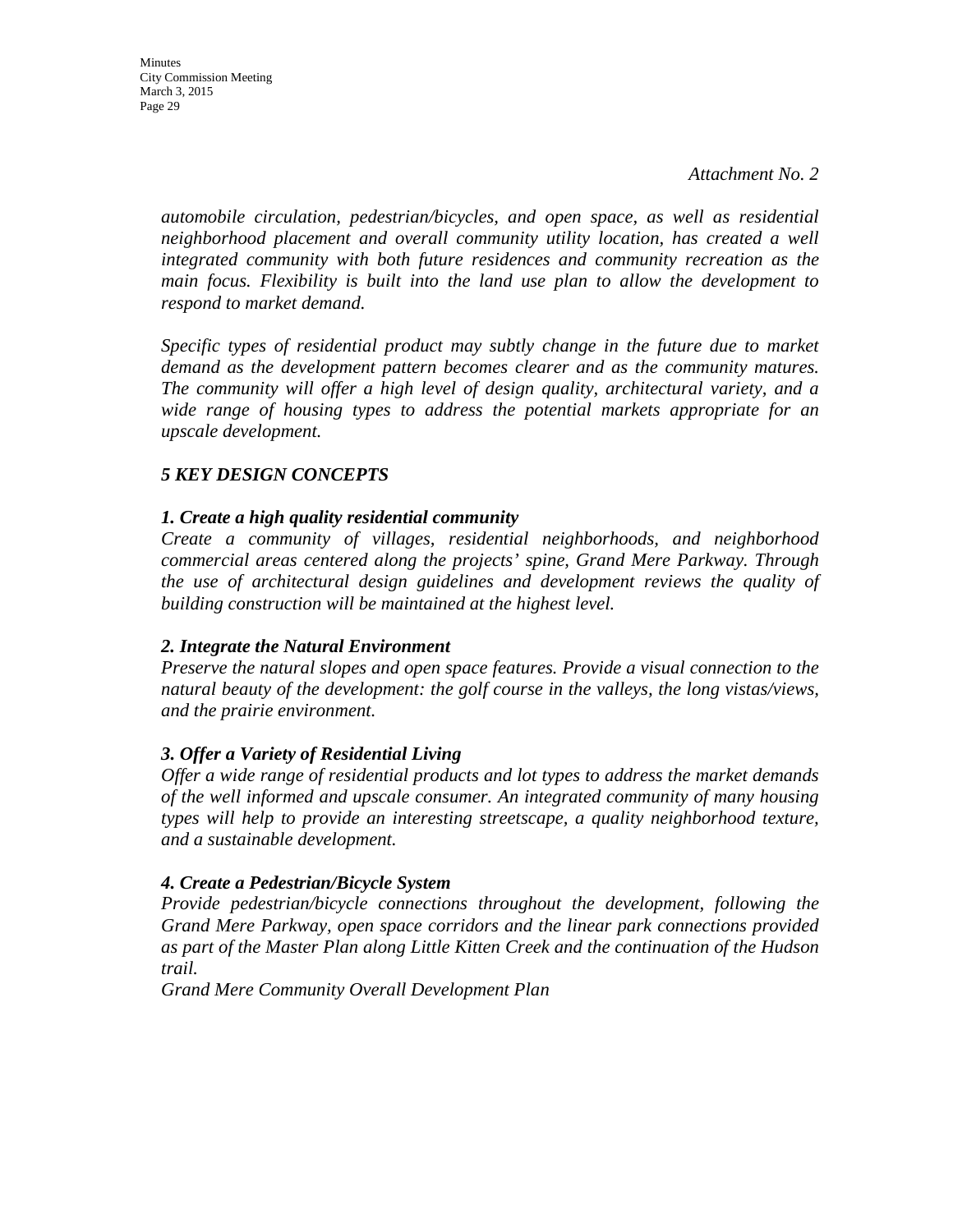### *III. COMMUNITY CONCEPTS AND DEVELOPMENT STRATEGY*

*Grand Mere is proposed as a Master Planned Community consisting of a wide range of*  residential housing types and densities and will be utilizing both Planned Unit *Development and Conventional Zoning Development standards based on specific sites and development types.*

*The overall Grand Mere Project consists of 1,054 (estimated) acres, including the Colbert Hills Golf Course. Rather than dispersing development throughout the entire property, the project purposes to "concentrate" neighborhood development within residential and commercial villages on approximately 543 acres preserving almost 50% of the land as natural open space or golf course. This concept, while proposing a variety of home types and densities, provides large natural open spaces, golf course amenity for the general public, and peripheral residential villages as large lot or low density residential products that create an overall density (1.5 du/ac) for the site, consistent with the surrounding neighborhoods. All housing types shall belong to the Master Homes Association, which will be responsible for enforcing the covenants and restrictions, and maintaining the common grounds.*

*Within the community, residential neighborhoods are supported by neighborhood commercial services, which provide a focus and entry element for the development. These neighborhood office and retail villages are envisioned as community services located at the development entries along the Little Kitten Creek entry and Kimball Ave. and the future northern entry on Marlatt.*

*Throughout the plan, connecting open space systems, sidewalks and bike trails provide pedestrian connections between residential neighborhoods, public amenities and the neighborhood services. These are planned connections to occur in a variety of types and locations. As each phase of development is planned in detail, the specific pedestrian connections will be part of each village plat and relate back to the overall Circulation Parks & Open Space Plan.*

*Grand Mere Community Architectural Guidelines and Design Standards will provide for the review and approval of all site and building plans for the Grand Mere property. The Design Review Committee of Grand Mere will be responsible for enforcement of these guidelines and standards. The Developer believes that careful planning and enforcement of design and development standards will ensure orderly, attractive, and*  lasting development, all of which will preserve and enhance the value of the *community.*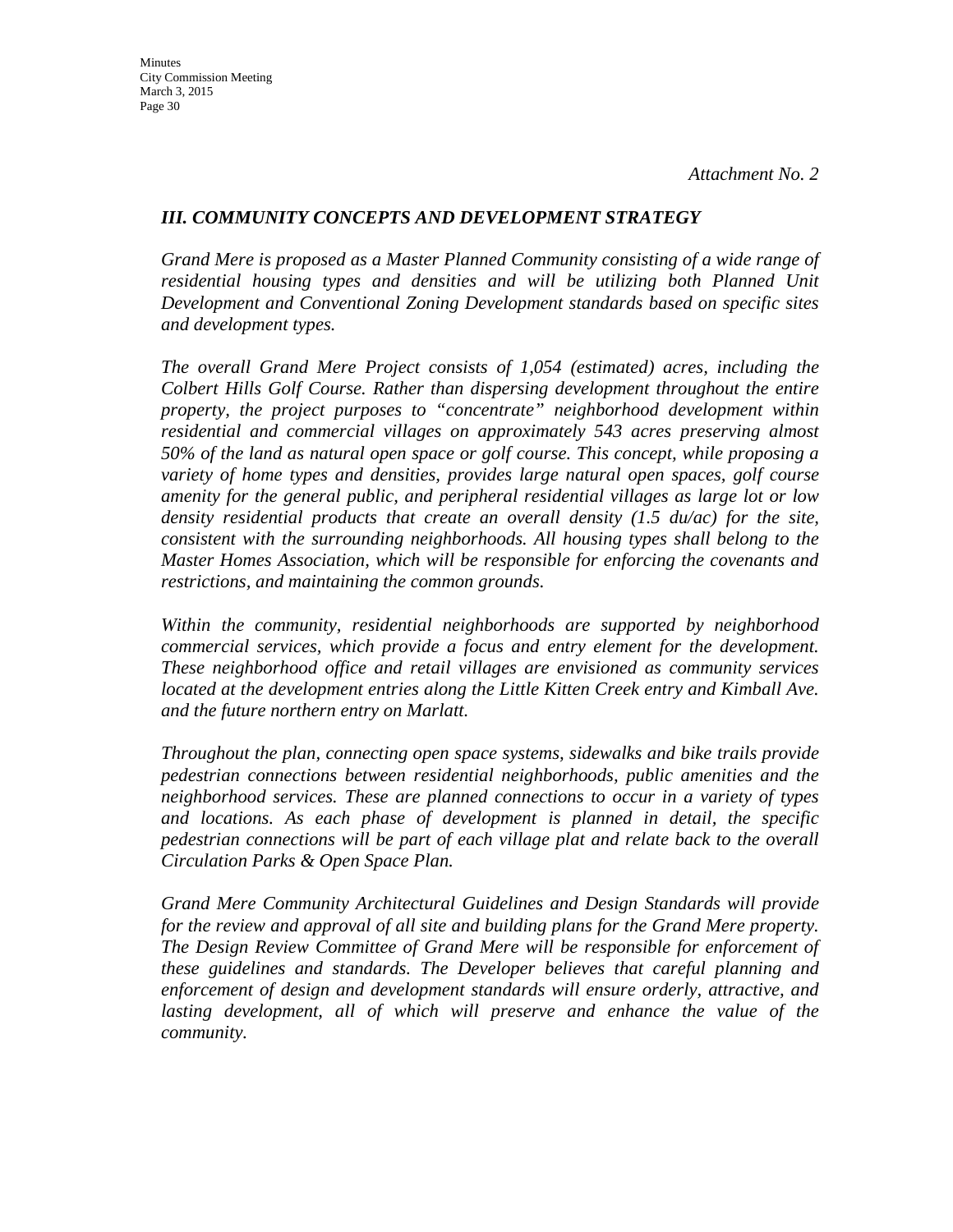# *A. Residential Neighborhoods*

*The planning concept proposes a wide range of residential uses, with densities ranging from 1 to 20 dwelling units per acre (du/ac) within individual parcels. Generally, individual neighborhoods are envisioned as small enclaves in order to promote a mix of different product types, create intimate neighborhoods, and to build a strong community image from the project's onset. The key to a sustainable successful development is quality design and construction, and a variety of housing price points to attract a wide spectrum of residential consumers. Higher density residential, as well as small lot single-family opportunities are integrated into the community along Grand Mere Parkway, rather than isolated or located along the site's edges. While building a stronger new community, this concept also reduces impact on existing adjacent neighborhoods by focusing the traffic and circulation internally.*

The Baltusrol Addition is mostly designated as Single-Family #6, which is most fitting for the proposed development. The remaining designation of the Preliminary Plat site is Elder Care #1. The different residential types are described as:

# *Residential Types:*

# *Single Family RLM*

*The 273.4 acres of single family proposed for grand Mere represents 50% of the total proposed residential acreage. The detached single family products will range in size and density. The village of single family will be developed as parcels and each will be controlled to maximize views, walkouts, and architectural design quality. The Grand Mere Architectural Review Committee will provide design review of the homes and general site development guidance. Each single family village will be signed and themed as a unique part to the overall Grand Mere development and developed as the market demands. Each parcel will provide internal open space, storm drainage controls, and pedestrian linkages between the villages in addition to the designated Grand Mere Circulation Park & Open Space Plan.*

# *C. Streets and Circulation System*

*Residential streets within Grand Mere are envisioned as a key element of "neighborhood quality," offering a place to walk and play, as well as to drive and park. The streetscape in and along the roads will reflect the quality of the community through the use of signage monumentation and landscaping depending on the location and natural conditions of the space providing strong visual "cues" to better orient drivers to their locations and destinations.*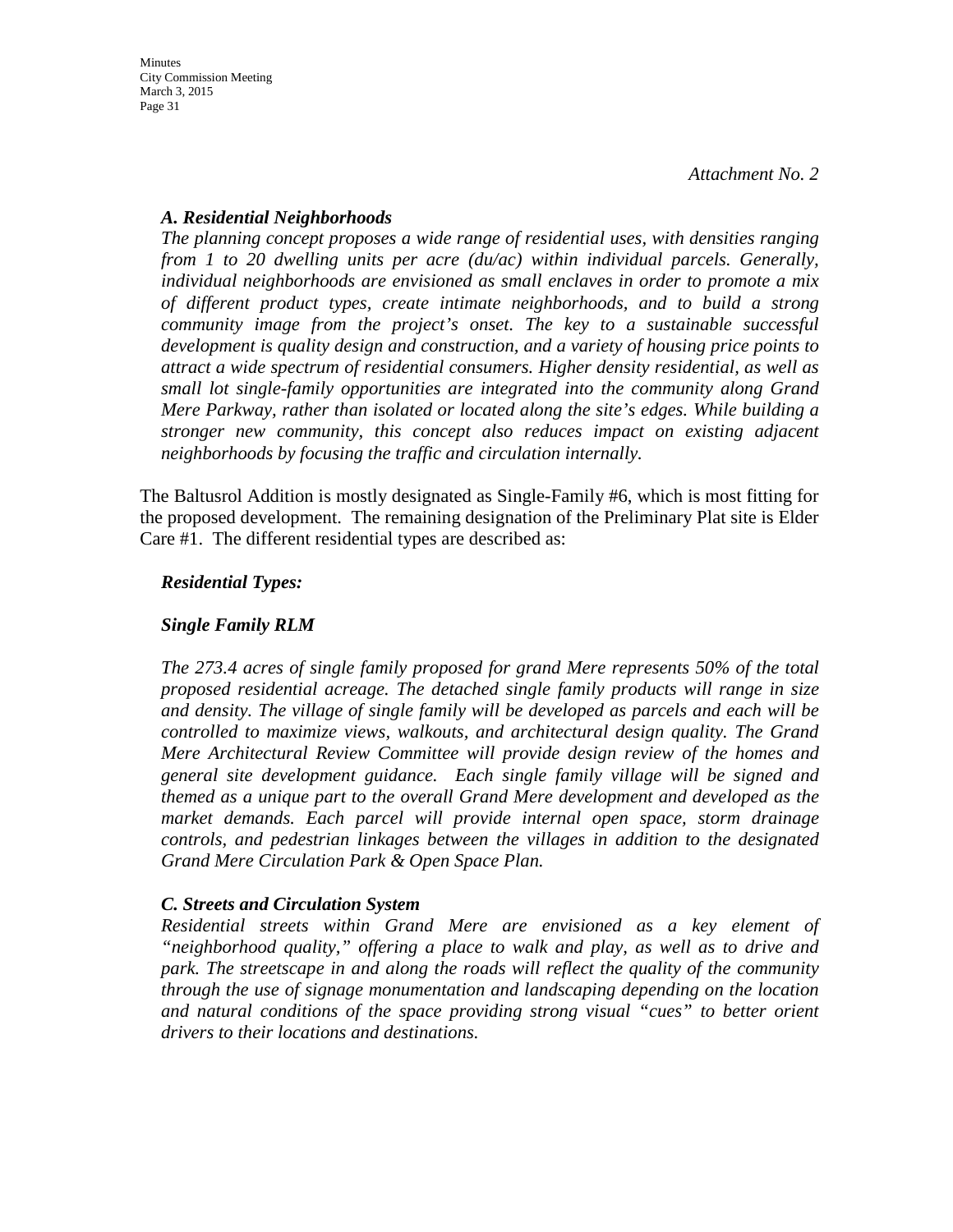*When utilizing the approved Manhattan street system standards the hierarchy, streetwidths, design speeds, and travel/parking lanes are consistent and will not compromise auto on-street parking, or bike and pedestrian access. The street layout will frame important views and vistas, including buildings, golf course, and natural features. Onstreet parking is available on all local streets.*

*The Master Planned Community will be accessed from Kimball Avenue and Marlatt Avenue. Additional access points into the Community from surrounding residential streets are shown on the Master Plan.*

### *D. Pedestrian and Bicycle Circulation System*

*Connectivity with the City of Manhattan Linear Park Master Plan is our main focus for the overall trails system. A comprehensive pedestrian and bicycle system is proposed for the community to provide access to individual neighborhoods, the Club Facility and Hotel site, commercial services, and open space amenities~ Elements include both offstreet and on street bike paths, natural unimproved trails, and a 17.2 acre linear park along Little Kitten Creek. An easement shall be provided for the extension of the Hudson trail northward, along the east property line to northeast corner section 3-10- 7. All trail/path systems will be site- specifically designed at the time of construction. Each will be reviewed on a site-by-site basis to ensure sensitive placement and minimum disturbance. This will be coordinated with the Park & Recreation Board and the Parks and Recreation Department.*

### *G. Golf Course Development*

*The Grand Mere development drainage and detention system shall be designed to work in concert with the golf course drainage and detention system. The course was designed to meet the environmental goals of the Audubon International Signature Status Program.*

### *Bike Paths, Trails and Sidewalks*

*Bike paths, trails and sidewalks are provided along the internal streets and open spaces to provide internal connections between the villages where possible. See the Circulation Parks & Open Space Plan.*

Based on the proposed Preliminary Plat and the proposed single family homes, the density in the Baltusrol Addition, would be 0.33 dwelling units per net acre. The Comprehensive Plan suggests that a density range of less than one (1) to eleven (11) dwelling units per net acre is appropriate in the RLM category, and the Grand Mere Plan suggests a range of one (1) to twenty (20) dwelling units per acre in individual parcels and an overall density in all of Grand Mere of 1.5 units per acre.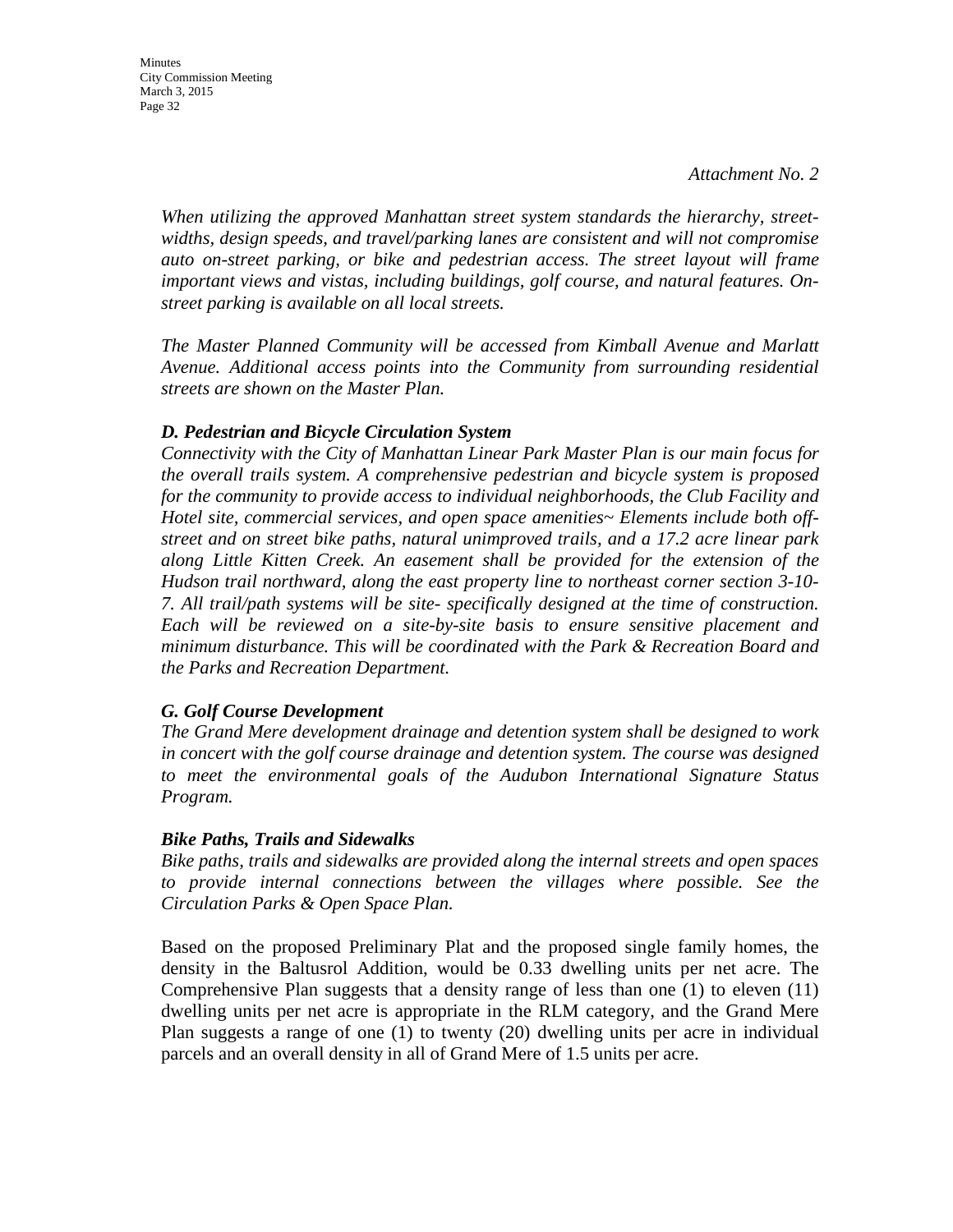**THE PROPOSED REZONING OF THE BALTUSROL ADDITION**, **TO** R-1, Single-Family Residential District **CONFORMS TO THE POLICIES OF THE**  Grand Mere Community Master Plan, and the Manhattan Urban Area Comprehensive Plan.

### **8. ZONING HISTORY AND LENGTH OF TIME VACANT AS ZONED:**

- August 7, 1997 Riley County Commission approved Preliminary Development Plan of Colbert Hills and the Wildcat PUD.
- August 14, 1997 Riley County Commission approved Final Development Plan.
- February 7, 2000 Planning Board approves resolution adopting Grand Mere Community Master Plan and amendment of Comprehensive Land Use Plan.
- March 7, 2000 City Commission approved first reading of an ordinance adopting the Grand Mere Community Master Plan.
- April, 2003 Comprehensive Plan adopted. Grand Mere Community Master Plan adopted as a related plan and implementation document.

The tract has remained vacant to date and was range land prior to development of the adjoining golf course and surrounding Grand Mere.

# **9. CONSISTENCY WITH INTENT AND PURPOSE OF THE ZONING ORDINANCE:**

The intent and purpose of the Manhattan Zoning Regulations is to protect the public health, safety, and general welfare; regulate the use of land and buildings within zoning districts to assure compatibility; and to protect property values.

The proposed rezoning is consistent with the intent and purpose of the Manhattan Zoning Regulations because proposed lot sizes conform to the minimum requirements of the R-1 District. In addition, the proposed Preliminary Plat dedicates easements and rights-of-way to serve the subdivision consistent with the requirements of the Manhattan Urban Area Subdivision Regulations.

The R-1, Single-Family Residential District is designed to provide a dwelling zone at a density no greater than one dwelling unit per 7,500 square feet. The Preliminary Plat shows lots ranging from approximately 9,406 square feet in area up to 22,322 square feet in area, with the majority of lot sizes being approximately 17,00 square feet in area. The proposed lots conform to the requirements of the proposed R-1 District.